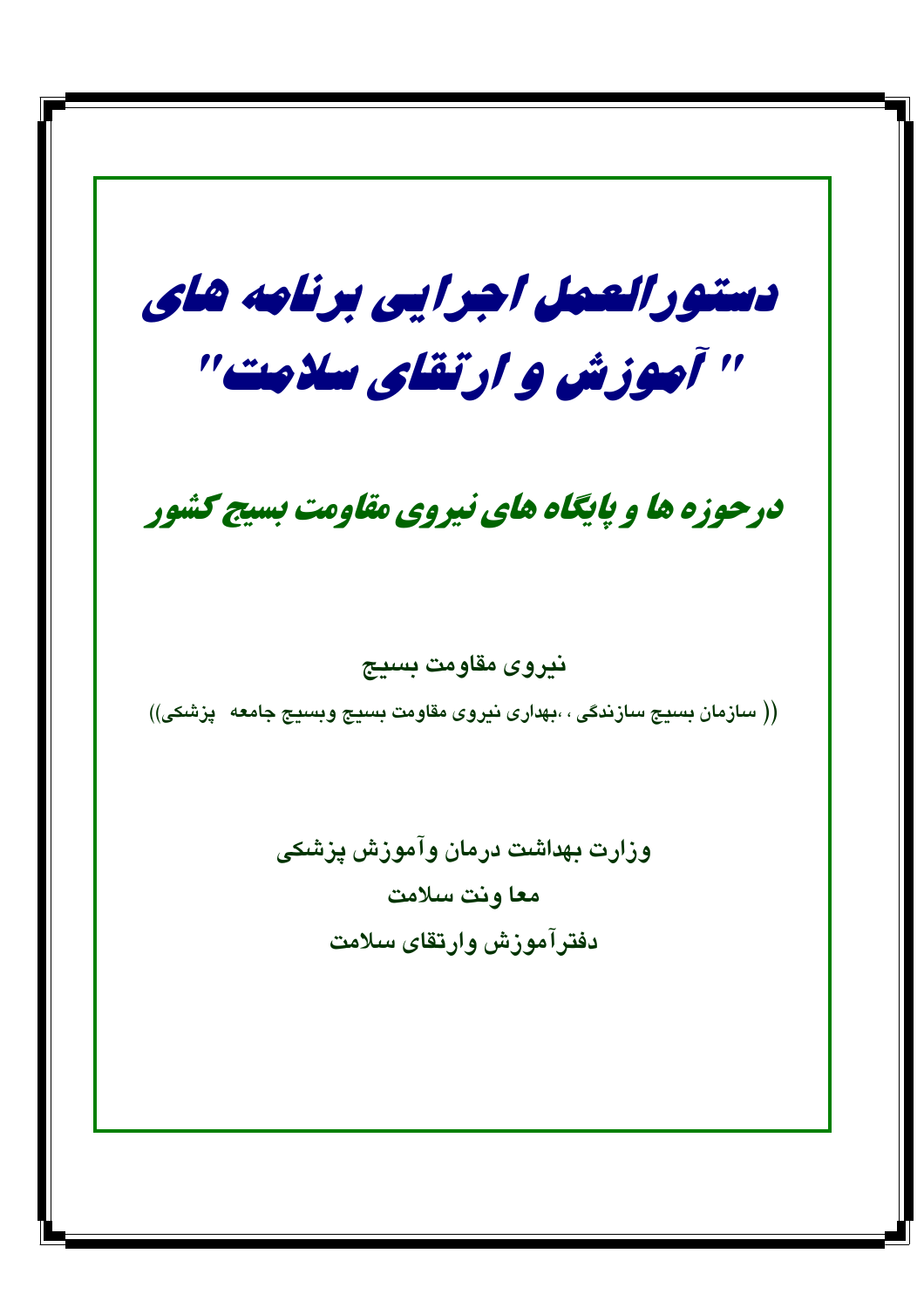# دستورالعمل اجرایی برنامه های آموزش وارتقای سلامت درحوزه ها و پایگاه های نیروی مقاومت بسیج کشور.

#### مقدمه :

توسعه پایدار اجتماعی زمانی محقق می شود که مشارکت عمومی و همپاری تک تک افراد جامعه درورای آن تبلورداشته باشد و سلامت نیز به عنوان شاهراه توسعه پایدارفرایندی همگانی وعمومی است.

بدین معنی که اگرهمگان درسلامت صاحب نقش ووظیفه نشوند واحساس مسئولیتی نداشته باشند ، سـلامت جامعه به واقعیت نخواهد پیوست. دراین میان سلامت انسان به عنوان محورتعا لی جامعه وسلامت عامه یکی ازاسا سی ِ ترین مبانی توسعه پایدار سلامت وهمچون پشتوانه ای محکم برای رشد وتکامـل اجتمـاعی مـی باشد. ازاین منظر است که انسان سالم محور واسا س توسعه پایدار بشمار مـی آیـد وتوجـه بـه سـلامت او درهمه ابعاد همچون سلامتی جسمی ، روانی ، اجتماعی ومعنوی ازرسا ً لت های مهم متولیان اجتماعی است. اما تامين وتوسعه سلامت انسان زما ني عملي وقابل وصول خواهد بود كه فـرد فـرد اعضــاء جامعــه وكليــه سازمانها ونهاد های اجتماعی درقبال آن احساس مسئولیت ومشارکت کنند.

در جامعه دینی ما بسیج یکی ازالطاف جلیه خداوندی است که برملت وانقلاب اسلامی ارزانی شـد، بـدون شک نقش پرصلابت نیروی مقاومت بسیج کشور در عرصه های مختلف دفاعی ، علمی ، فرهنگی ، سازندگی و عمراني و... بر هيچ كس پوشيده نيست . از طرفي تا مين ، حفظ وارتقاى سلامت مردم جهت توانمندسازى آنان نیازمند جهادی عظیم برای توسعه آمـوزش سـلامت درکشوراسـت و در ایـن راسـتا حضوربسـیجیان كشور ميتواند زينت بخش اين حركت باشد .

آموزش سلامت به نوجوانان وجوانان بسیجی کشوراز یکسو موجب افزایش دانش، نگرش ومهـارت هــای حامی سلامت درمیان آنان شده تا زندگی فردی، خانوادگی واجتماعی سا لم تری داشـته باشـند و از سـوی ديگرآنان را به ۱لگوی عملی ومروج سا لم زيستن برای هم سـن وســالان ، نوجوانــان و جوانــان مبـدل مــی سازد .

یک بسیجی می تواند یاد گیرنده و یاددهنده مادام ا لعمر سلامت با شد و از طریق ۱مر به رفتارهای سا لم و نهی از رفتارهای پر خطر، مردم وجوامع رابرای انتخاب وطی طریق در مسیر سا لم توانمند سازد. درراستای تدوین بسته راهنمای آموزش سلامت تحت عنوان (( بسیجی ا لگـوی زنـدگی ســا لـم )) واجرایـی نمودن تفاهمنامه فيمابين نيروى مقاومت بسيج سپاه پاسداران انقلاب اسلامي ووزارت بهداشت ، درمـان وآموزش پزشکی مراتب ذیل جهت اجرای برنا مه های مشترک مورد توافق قرارگرفت .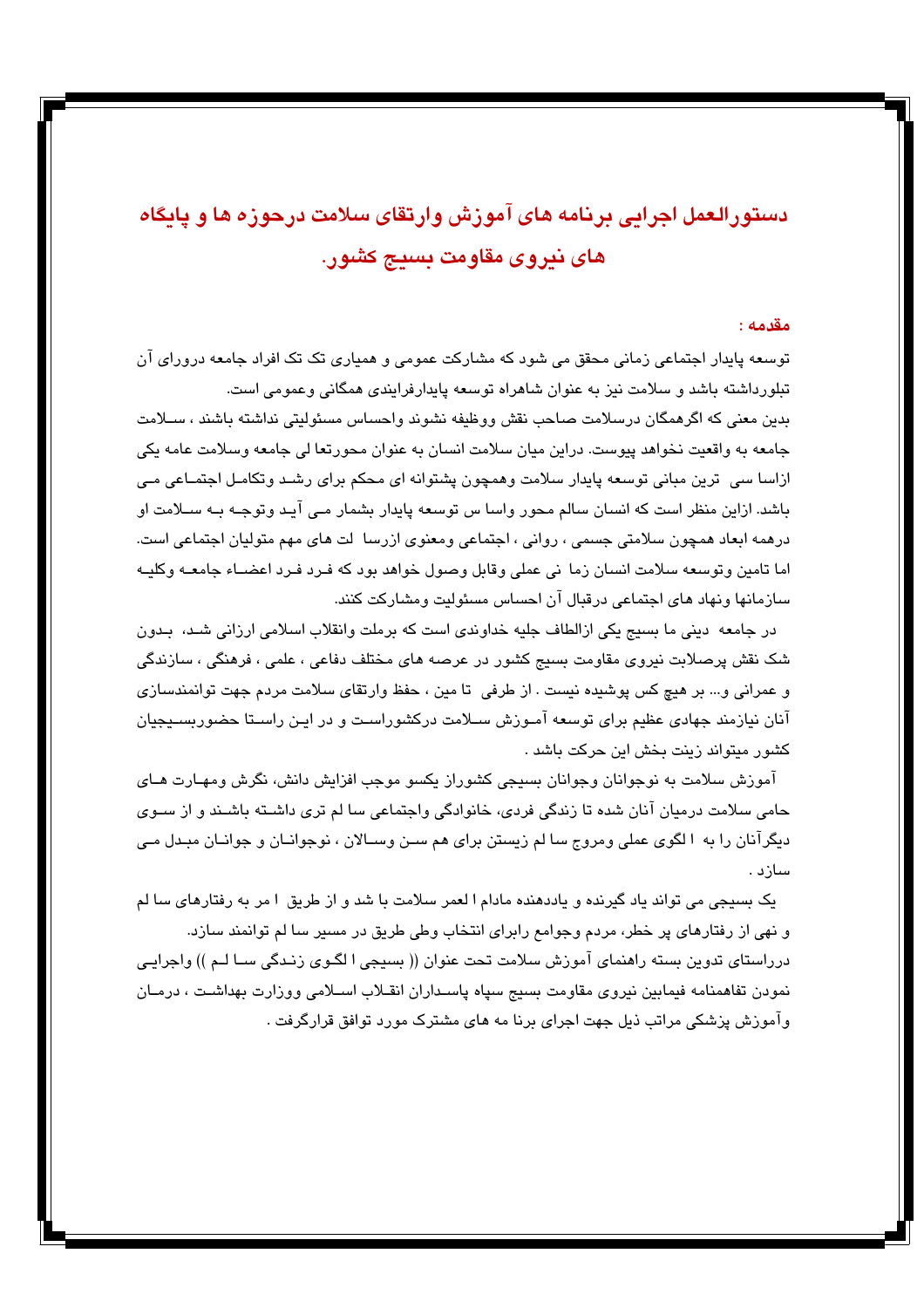#### مفاد تفاهمات :

- ۱) ترویج مفاهیم سلامت در سطح جامعه و حمایت از تدوین سیاست های دولت در رابطه با ارتقای سلامت در قا لب برنامه های مشترک.
- ۲) تقویت ، توسعه و به کارگیری امکانات نیروی مقاومت بسیج ( بسیج جامعــه پزشــکی ، بهـداری بســیج ، بسیج سازندگی ) و دانشگاه های علوم پزشکی سراسر کشور ( واحدهای ارتباطات و آمـوزش ســلامت معاونتهای بهداشتی ) در زمینه آ موزش و ارتقای سلامت جامعه در قا لب مـداخلات آمـوزش سـلامت درحوزه ها و پایگاههای بسیج
	- ۳) برنامه ریزی و برگزاری دوره های آموزشی برای گروه های هدف در حوزه ها و پایگاههای بسیج
		- <sup>٤</sup>) تلاش در جهت تربیت مربیان بسیجی و ارتقای سطح علمی آنان
		- °) تصویب و اجرای طرح های پژوهش کاربردی مشترک در زمینه های مختلف سلامت
	- <sup>٦</sup>) طراحی و ایجاد نظام اطلاع رسانی متمرکز از فعا لیت های مشترک در زمینه سلامت در سطح جا معه
		- ۷) هماهنگی ، هدایت و نظارت و ارزشیایی موضوعات مشترک سلامت

لذا ضروری است فرما ند هان محترم سپاه استان ها و روسای دانشگاه های علوم پزشـکی و خـدمات بهداشـتی درمانی کلیه استانهای کشور ضمن توجیه و جلب مشـارکت تمـام کارشناسـان ذیـربط در خصـوص ایـن مهـم ، هماهنگی و برنامه ریزی نموده و با بسیج امکانات خود نسبت به اجرای این تفاهم نامه اهتمام ورزند انشاء الله تعا لی مجاهدت و زحمات تمام عزیزان در توسعه رفتارهای سـلامت و کنتـرل عوامـل خطرسـاز مـورد قبول درگاه باریتعا لی خواهد بود .

#### , سالت :

ما (سازمان بسیج سازندگی ، بهداری نیروی مقاومت بسـیج، بسـیج جامعـه پزشـکی ومعاونـت سلامت وزارت بهداشت درمان ) برآنیم ِ تا با بسیج مردمی درتوانمندسازی آنها برای مراقبت از خود وایجاد جامعه ای توانمند قدم برداریم ، جامعه ای که درآن تـک تـک افـراد در تـامین، حفـظ وارتقا ی سطح سلامت جامعه نقش اساسی ایفا نموده وبا ایجاد دسترسی بیشترمردم به خدمات بھد ا شتی درما نی دربرقراری عدالت اجتمایی سھیم می شوند.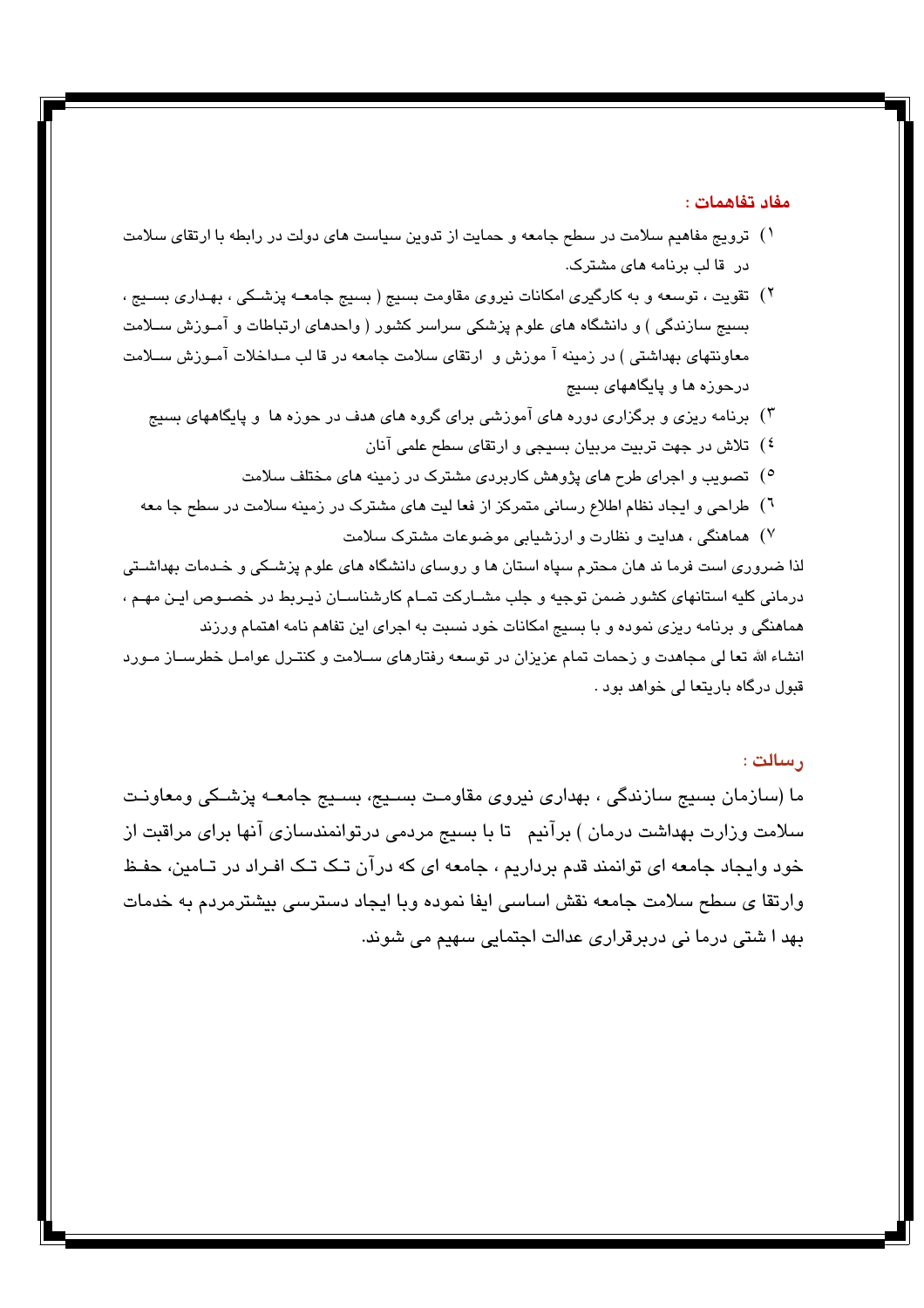هدف كلي:

تامین ، حفظ وارتقای سلامت جامعه با توانمند سازی آحاد مردم برای مراقبت ازسلامت خـود, خانواده وجامعه.

اهداف اختصاصى :

- ۱. ارتقای میزان آگاهی و دانش سلامت بسیجیان حوزه هـا و پایگـاه هـای مقاومـت بسـیج کشور و گروه های هدف آنها
- ۲. ارتقای میزان مهارت بسیجیان حوزه ها ویایگاه ها ی مقاومت کشور و گروه هـای هـدف آنها
- ۰. ترويج و تقويت رفتار هاي سالم درميان بسيجيان ، خانواده ايشان و گـروه هـاي هـدف آنها
	- <sup>٤</sup>. افزایش تعداد برنامه های مشترک (مداخلات آموزش وارتقای سلامت).جهت آحاد مردم
- ۰. . بهبود و اصلاح باورها و نگرش های گـروه هـای هـدف مردمـی در خصـوص توسـعه رفتارهای سالم ومحدود نمودن رفتار های مخاطره آمیز سلامت .

### گروه های هدف برنامه :

- ا . بسیجیان حوزه ها و پایگاه های مقاومت بسیج کشور
- ۲. خانواده بسیجیان حوزه ها و پایگاه های مقاومت بسیج کشور

۳. جمعیت مخاطب و تحت پوشش حوزه ها و پایگاه های مقاومت بسیج کشوروعموم مردم استراتژیها :

- ۱) تحقیقات کاربردی ونیازسنجی توسعه و تقویت هماهنگی های درون و برون بخشی در سطح ستاد واستانهای تابعه
	- ۲) آموزش مربیان
	- ۳) آموزش گروه های هدف
	- ٤) ا طلاع رسانی توسط کمیته ها درسطح ستادواستانها.
	- °) پایش ، نظارت و ارزشیابی برنامه ها با توجه به معیارهای ارزیابی

فعالىتها :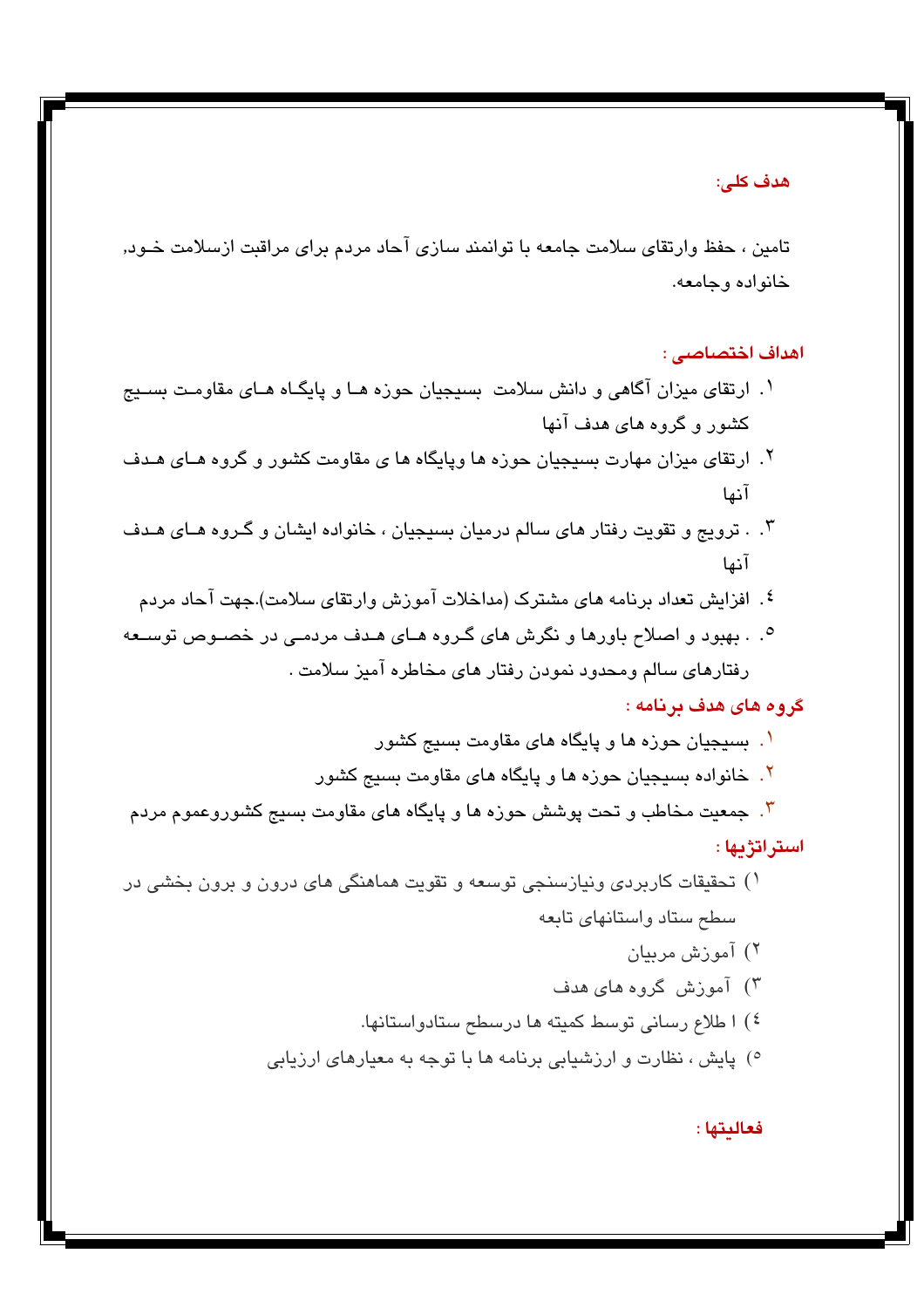- ۱) تشکیل وتعیین اعضای کمیته مشترک سیاست گذاری و برنامه ریزی در سطح ستاد واستانها
	- ٢) انجام تحقيقات وتعيين اولويت هاي طرح جهت اجرا در استانها . ۳) طراحی وبرگزاری دوره های آموزشی برای گروههای هدف. <sup>٤</sup>) طراحی وبرگزاری دوره های آموزشی برای مربیان ٥) طراحي وايجاد نظام اطلاع رساني توسط كميته ها.
		- ٦) پايش ؛ نظارت وارزشيابي برنامه ها بطورمشترک .

تعهدات ارتباطات و آموزش سلامت درسطح ستاد ودانشگاهها ی علــوم پزشــكی وخــدمات بیداشتی درمانی.

- ۱) مشارکت درتشکیل کمیته مشترک سیاستگذاری درسطح ستاد و تعیین ا ولویتهای طرح وبرنامه ريزي درسطح استانها . ۲) مشارکت در تدوین دستورالعمل اجرایی وبرنامه تفصیلی طرح دراستانها ۳) تأمین اسا تید ، کارشناس و مربی برنامه های آموزشی <sup>٤</sup>) مشارکت درتامین منابع مالی و تدارکا تی مورد لزوم برای اجرای برنامه های آموزشی ( تولیدات آموزشی ، محل برگزاری و پذیرایی برنامه های آموزش ، ایاب وذ هاب ، اسكان ، خريد هدايا وحق الزحمه و.... ) درقالب قراردادهاى فيما بين . °) برگزاری دوره ها وجلسا ت آموزشی مداوم برای گروههای هدف ومربیان بسیجی ٦) صدوروارا ئه گواهی مشترک پایان دوره واعتباربخشی به آن برای شرکت کنندگان در دورہ ھای آموزشی تربیت مربی ۷) پایش ، نظارت وارزشیابی برنامه ها به طور مشترک. ^) همکاری درتهیه وارسال گزارشات مکتوب عملکردی کمیته ها. تعهدات نيروي مقاومت بسيج ( بسيج سازند کي ، بسيج جامعه پزشــکي وبهـداري نيــروي مقاومت بسيج ).
- ۱) مشارکت درتشکیل کمیته مشترک سیا ستگذاری در سطح ستاد و تعیین او لویتهای طرح و ریزی درسطح استانها
	- ۲) مشارکت در تدوین دستورالعمل اجرایی وبرنامه تفصیلی طرح دراستانها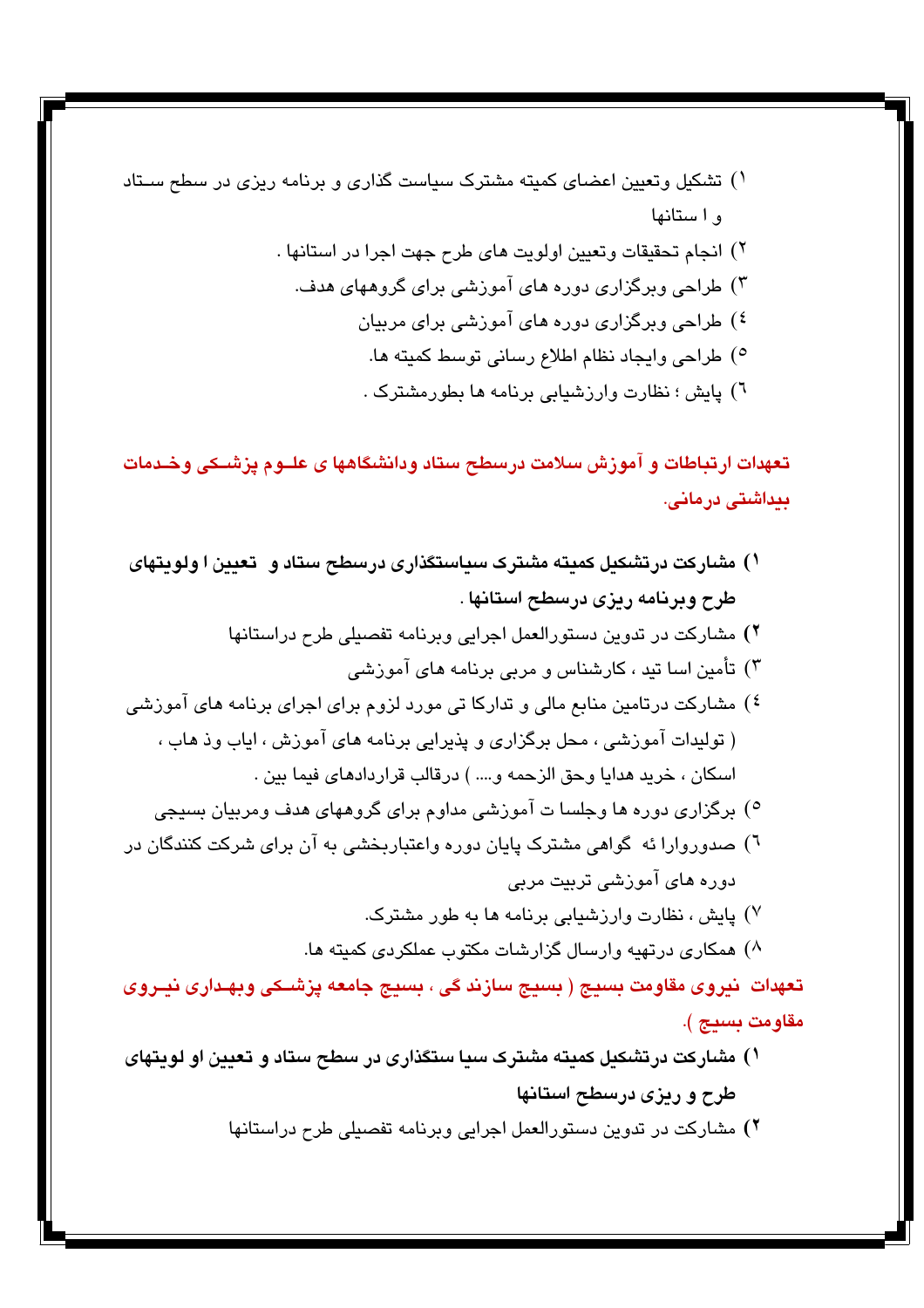- ٦) پایش، نظارت وارزشیابی برنامه ها به طور مشترک .
- ۷) همکاری درتهیه وارسال گزارشات مکتوب عملکردی ک

منابع انسانی طرح (برنامه های آموزش و ارتقای سلامت در نیروی مقاومت بسیج) در سطح کشور

نام کمیته: کمیته کشوری برنامه های آموزش و ارتقای سلامت در نیروی مقاومت بسیج اعضا: سه نفر از نیروی مقاومت بسیج (یک نفر نماینده از سازمان بسیج سازندگی، یک نفر نماینده از سازمان بسیج جامعه پزشکی و یک نفر نماینده از بهداری نیروی مقاومت بسیج) و سه نفر نماینده از دفترآموزش وارتقای سلامت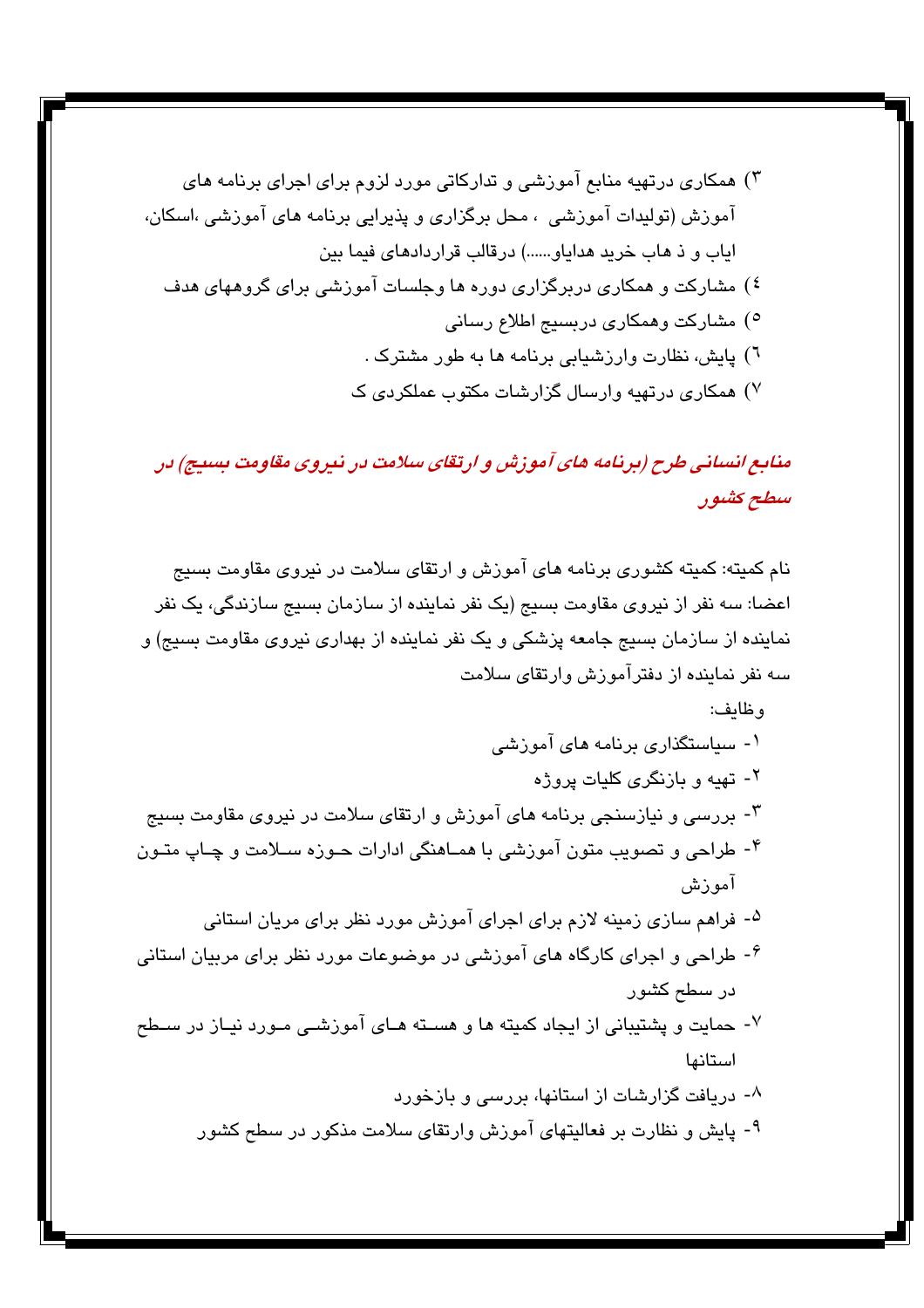۱۰ - ایجاد سایت های اطلاع رسانی و انجام پژوهش های کاربردی منابع انسانی طرح (برنامه های آموزش و ارتقای سلامت) در سطح سیاه استانها

نام کمیته: کمیته استانی برنامه های آموزش و ارتقای سلامت درسپاه استان اعضا: سه نفر از سپاه استان (سازمان بسیج سازندگی، سازمان بسیج جامعه پزشکی و بهداری سپاه استان) و سه نفر نماینده ازدانشگاه (معاون فنی یا نماینده تام الاختیارمعاون بهداشتی دانشگاه، کارشناس مسوول آموزش سلامت و کارشناس مشارکت های مردمی) می باشند.

وظايف هسته آموزشى استان: ۱– طراحی و اجرای دوره های آموزشی پیش بینی شده از کتاب بسیجی الگوی زنـدگی سالم و محتوای راهنمای آموزش تربیت مربی وسایرمنابع آموزشـی بـرای مربیـان شهرستان به مدت یک هفته با توجـه بـه الگـوی طـرح درس آمـوزش دیـده {تربیـت حداقل ۱۰ مربی شهرستان(منفراز سپاه استان و منفرازدانشگاه)}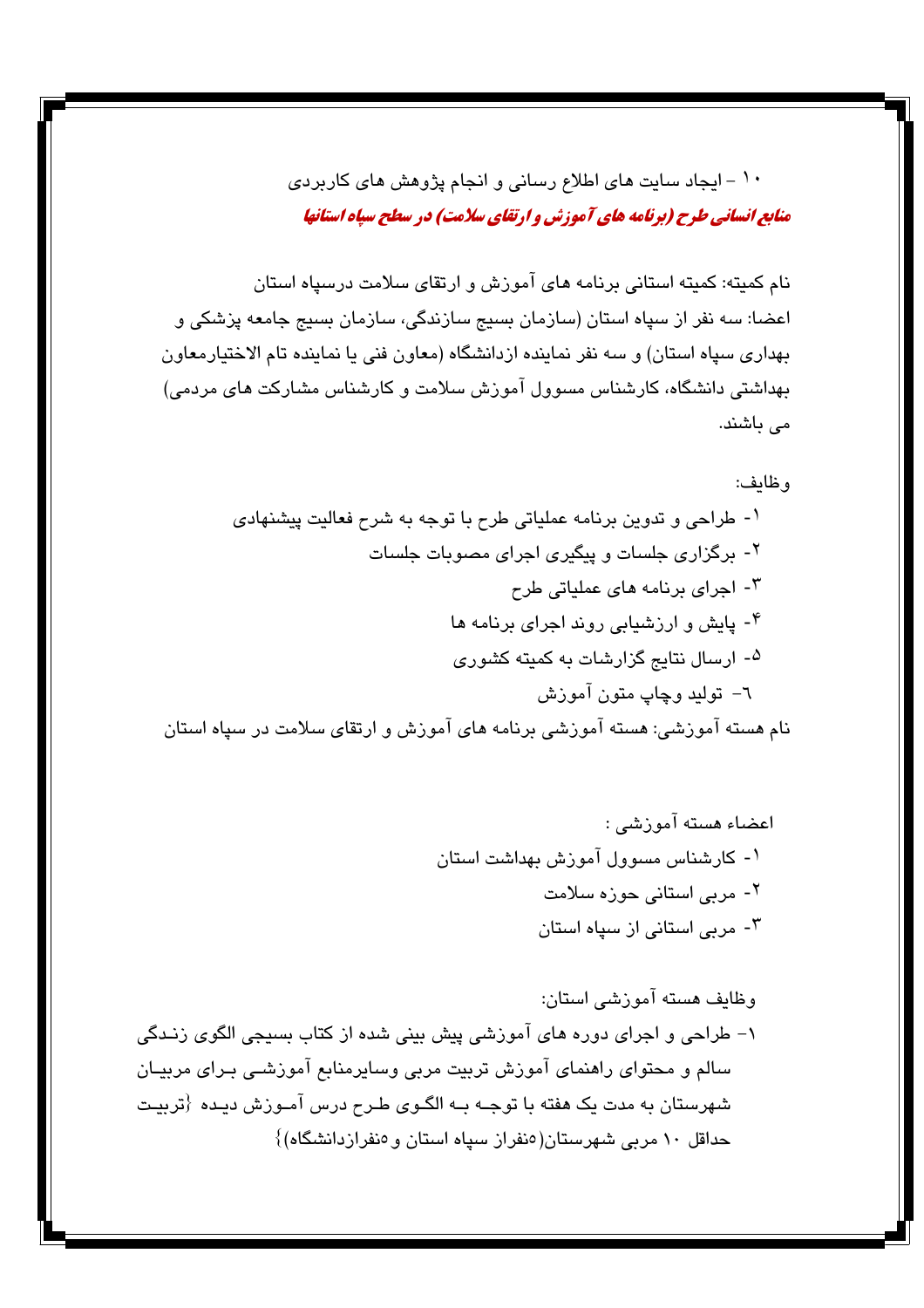نام كميته: كميته شهرستاني برنامه هاي آموزش و ارتقاي سلامت در ناحيه مقاومت شهرستان : سه نفر از نمایندگان ناحیه مقاومت شهرستان(سازمان بسیج سازندگی، سازمان بسیج جامعه پزشکی و بهداری نیروی مقاومت بسیج) و سه نفر نمایندگان معاونت بهداشتی شهرستان (معاون فنی یا نماینده تام الاختیار، کارشناس مسوول آموزش سلامت و کارشناس مشارکت های مردمی) می باشند.

نام هسته آموزشی: هسته آموزشی برنامه های آموزش و ارتقای سلامت در ناحیه مقاومت شهرستان.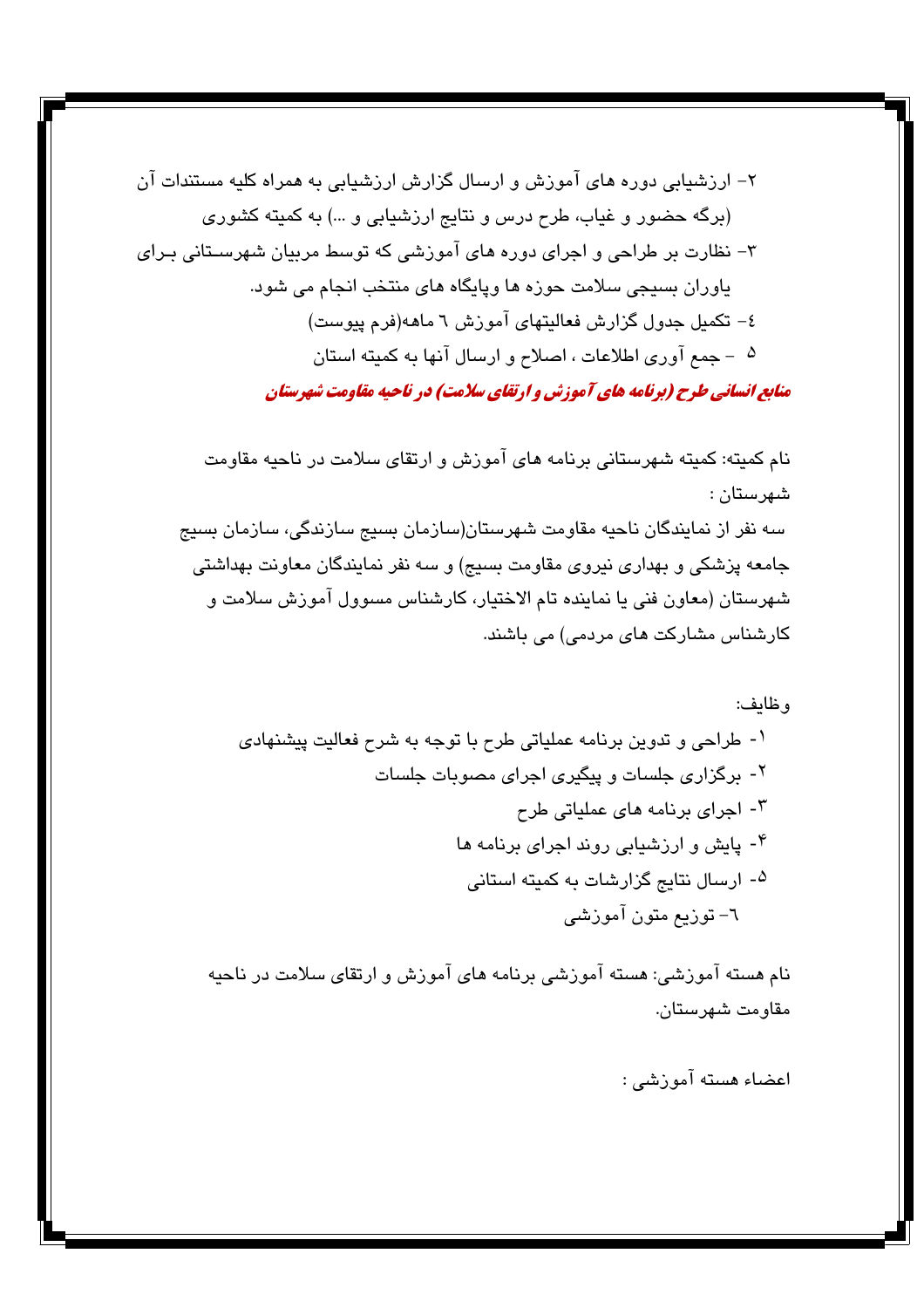- ۱- طراحی و اجرای دوره های آموزشی پیش بینی شده از کتاب بسیجی الگـوی زنـدگی سالم، محتوای آموزش تربیت مربی ومدول های آموزشی بـرای اعضــای ســطح اول ودوم حوزه ها و پایگاههای ناحیه مقاومت شهرستان منتخب به مدت ٤٥ و ٣٠ ساعت با توجه به الگوی طرح درس آمـوزش دیـده (تربیـت حـداقل ۳ نفـر یــاوران بسـیجی سلامت ازسطح اول حوزه های منتخب ناحیه مقاومت شهرستان به مـدت ٤٥ سـاعت وتربیت حداقل ۳۰ نفر یاوران بسیجی سلامت از سطح دوم حـوزه هــا وپایگــاه هــای منتخب ناحيه مقاومت شهرستان)
- ۲- ارزشیابی دوره های آموزش و ارسال گزارش ارزشیابی به همراه کلیه مسـتندات آن (برگه حضور و غیاب، طرح درس و نتایج ارزشیابی و …) به کمیته شهرستان
- ۳- نظارت بر طراحی و اجرای دوره های آموزشی که توسیط پیاوران بسیجی سیلامت سطح اول ودوم براي سطح سوم(بسيجيان فعال، عادي، خانواده آنان وعموم مـردم) انجام می گردد.
	- ۴- تکمیل جدول گزارش فعالیتهای آموزش ٦ ماهه(فرم پیوست) ۵- جمع آوري اطلاعات ، اصلاح و ارسال آنها به کمیته شهرستان

منابع انسانی طرح (برنامه های آموزش و ارتقای سلامت) در سطح حوزه ها ویایگاه های منتخب سیاه استان ها .

منابع انسانی طرح در سطح حوزه ها ویابگاه های منتخب سیاه استان ها، شبکه باوران بسیجی سلامت راتشکیل میدهد که ازسوی کمیته ها وهسته های آموزشی استانی وشهرستانی که متشکل از نمایندگان وزارت بهداشت ودرمان و سیاه استان ها است براساس ساختارزيريشتيباني مي گرياند

ساختار :

حوزه ها ویایگاه های منتخب سیاه استان ها متشکل ازسه سطح زیر است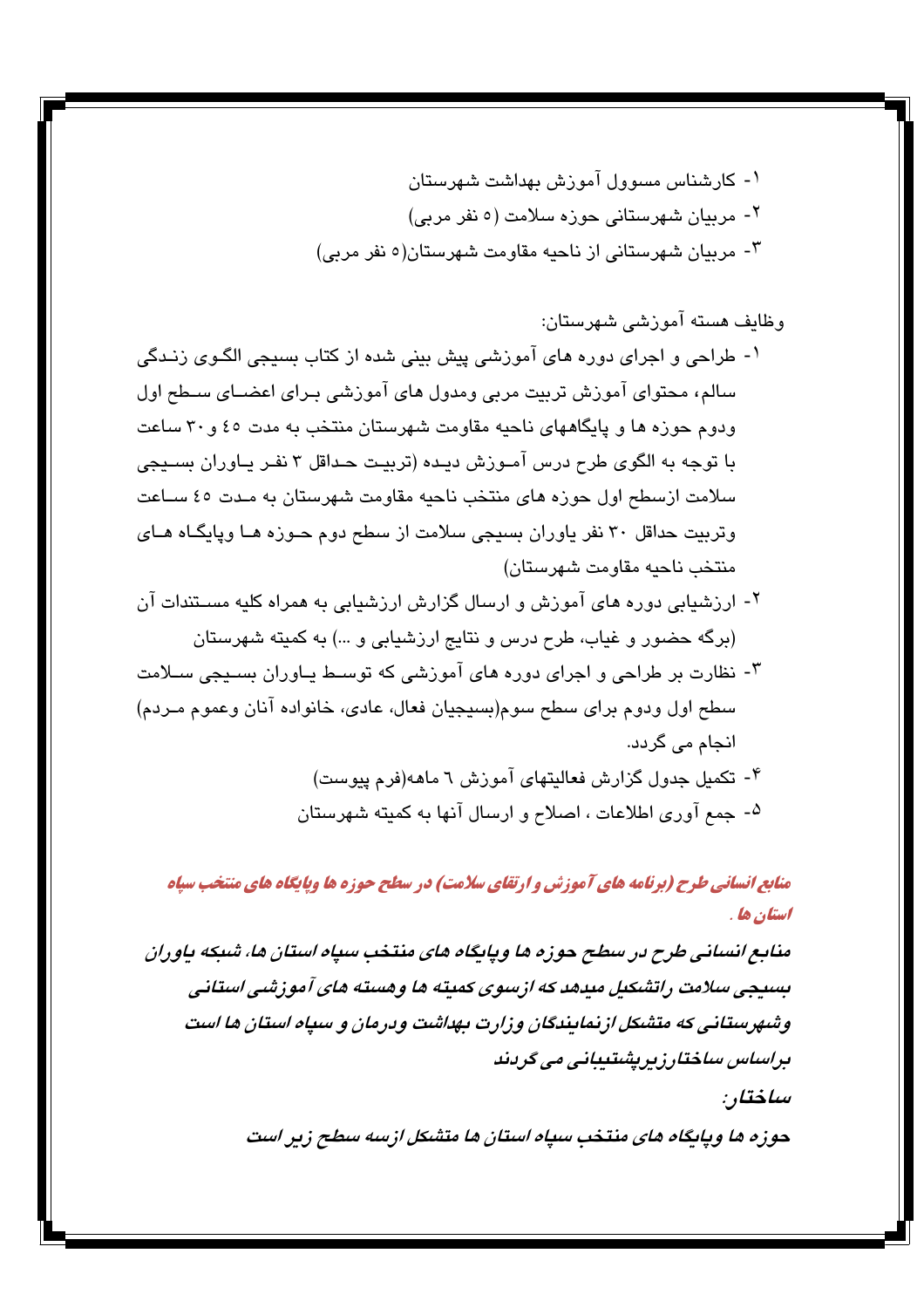سطح اول: پاوړان پېښچې سلامت در سطح اول هرچوزه منتخب ۳ نفرمي باشند که توسط هسته آموزشی شهرستان با همکاری هسته آموزشی ا ستان به مدت۴۵ ساعت آموزش می بینند(یک نفرمسوول امداد ویهداشت حوزه، یک نفر مسوول بهداری گردان های الزهرا باعاشورا ویک نفرمسوول امداد وبهداشت یکی ازپایگاه های تحت پوشش آن حوزه با انتخاب فرمانده آن حوزه)

نکته: پاوران بیسچی سلامت درسطح اول هرچوزه منتخب خواهران شامل(یک نفرمسوول امداد وبهداشت آن حوزه ، یک نفرمسوول بهداری گردان الزهرا ویک نفر مسوول امداد وبهداشت یکی از پایگاه های تحت یوشش آن حوزه با انتخاب فرمانده حوزه می باشند. درضمن ترکیب اعضای یاوران بسیجی سلامت سطح اول هرحوزه برادران منتخب نیز*مانند ترکیب اعضای* یاوران بسیجی سلامت سطح اول هرحوزه *خواهران میباشد با این اختلاف که* درحوزه برادران مسئول بهداری گردان عاشورا انتخاب می شود. سطح دوم: پاوران بیسجی سلامت در سطح دوم حداقل ۳۰ نفرمی باشند که توسط سطح اول با همکاری هسته آموزشی شهرستان واستان به مدت ۳۰ ساعت آموزش می بينند(اعضاي سطح دوم ازمسوولين امداد وبهداشت بايگاه هاي تحت پوشش آن حوزه وسايرافراد مرتبط ازگردان هاي عاشورا والزهرا وغيره با انتخاب فرمانده آن حوزه با توجه به معبار مای تعبین شده در کمیته کشوری تعبین می شوند)

نکته: هرنغرازیاوران بسیجی سلامت در سطح اول حداقل به ۱۰ نغراز اعضای سطح دوم آموزش می دهند که جمعاً اعضای سطح دوم حداقل ۳۰ نفر می باشد. سطح سوم: په عنوان ګېرندګان آموزش که از سيېدېدان فعـال، عـادي ، خـانواده آنـان وعموم مردم می باشند ومروج رفتار های سالم درسطح جامعه می باشـند، آنهـا توسـط یاوران بیسجی سلامت سطح دوم با همکاری سطح اول و هسته آموزشی شهرستان بـه مدت ۳۰ ساعت آموزش می بینند.

نکته: هرنغرازیاوران بسیجی سلامت در سطح دوم باهمکاری سطح اول حداقل به ۲۰ نفر آموزش می دهند که جمعاً باوران بسیجی سلامت سطح اول ودوم در هر حوزه باید به حداقل ۶۰۰ نفراز بسيجيان عادى وعموم مردم درسطح سوم آموزش دهند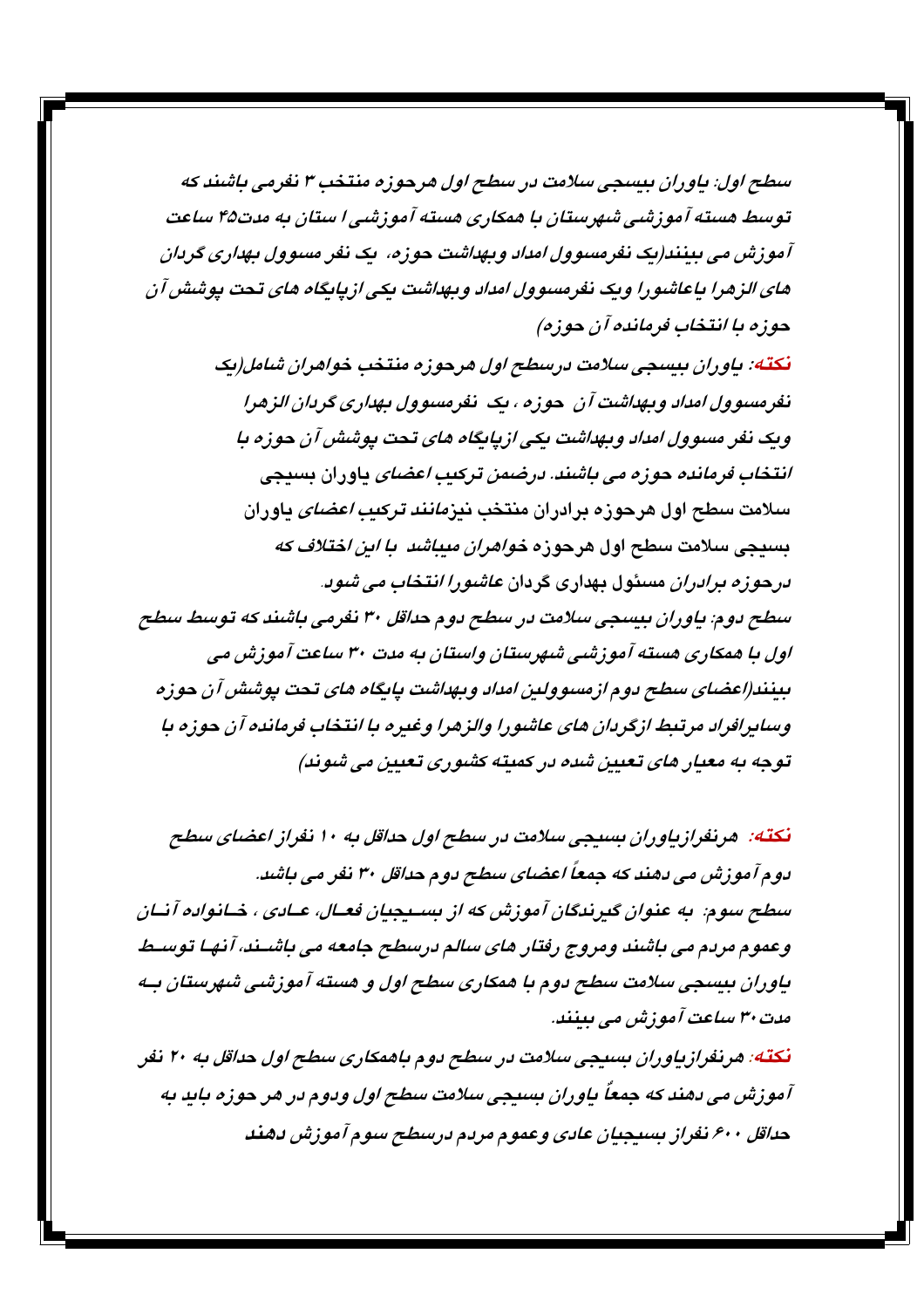تذكر (۱): فرماندهٌ هر حوزه *مسوول اجراى فعاليت هاى آموزش وارتقاى سلامت مى باشد* تذکر(۲): اعضای یاوران بسیجی سلامت سطح اول و دوم درهرحوزه منتخب به عنوان برگزارکنند گان برنامه *های آموزش وارتقای سلامت براساس معیارهای تعیین شده* دركميته كشوري(حداقل تحصيلات دبيلم وبالاتر، ترجيحاً رشته هاي مرتبط، ازبسيجيان قعال وثابت، دارای توانایی برقراری ارتباط با افراد وانتقال مفاهیم، علاقمندی به موضوع سلامت، توانایی مدیریت واداره کلاس آموزشی) پس ازدریافت آموزش و ارزشیابی درصورت تُابيد دركميته كشئورى و استانى، كارت هويت بخشىى دريافت مى نمايند.

مسوولیتهای مورد انتظار از یاوران بسیجی سلامت شامل :

1 . مسئوليت آموزشي ( انتقال مطالب ) 2 . مسئولیت اطلاع رسانی 3 . مسئولیت مدیریت برنامه های ارتقائ سلامت حوزه تحت یوشش

وظایف مورد انتظار در رابطه با هر یک از مسئولیتهای فوق در حوزه و پایگاه به شرح زیر می باشد : وظايف آموزشي : ( انتقال مطالب ) ۱. **نیازسنجی آموزش** ۲ . طراحی برنامه آموزش ۴. اجرای آموزش ۴. یایش و ارزشیابی · وظايف اطلاع رساني : ۱ . **تعيي**ن اهداف اطلاع رساني ۲ . شناسایی و دسته بندی مخاطبین ۳. طراحی ، تولید و انتخاب مواد آموزشی ۴. اجرای مداخله ۵ . یایش و ارزشیابی

**· وظایف مدیریتی برنامه های ارتقاء سلامت :**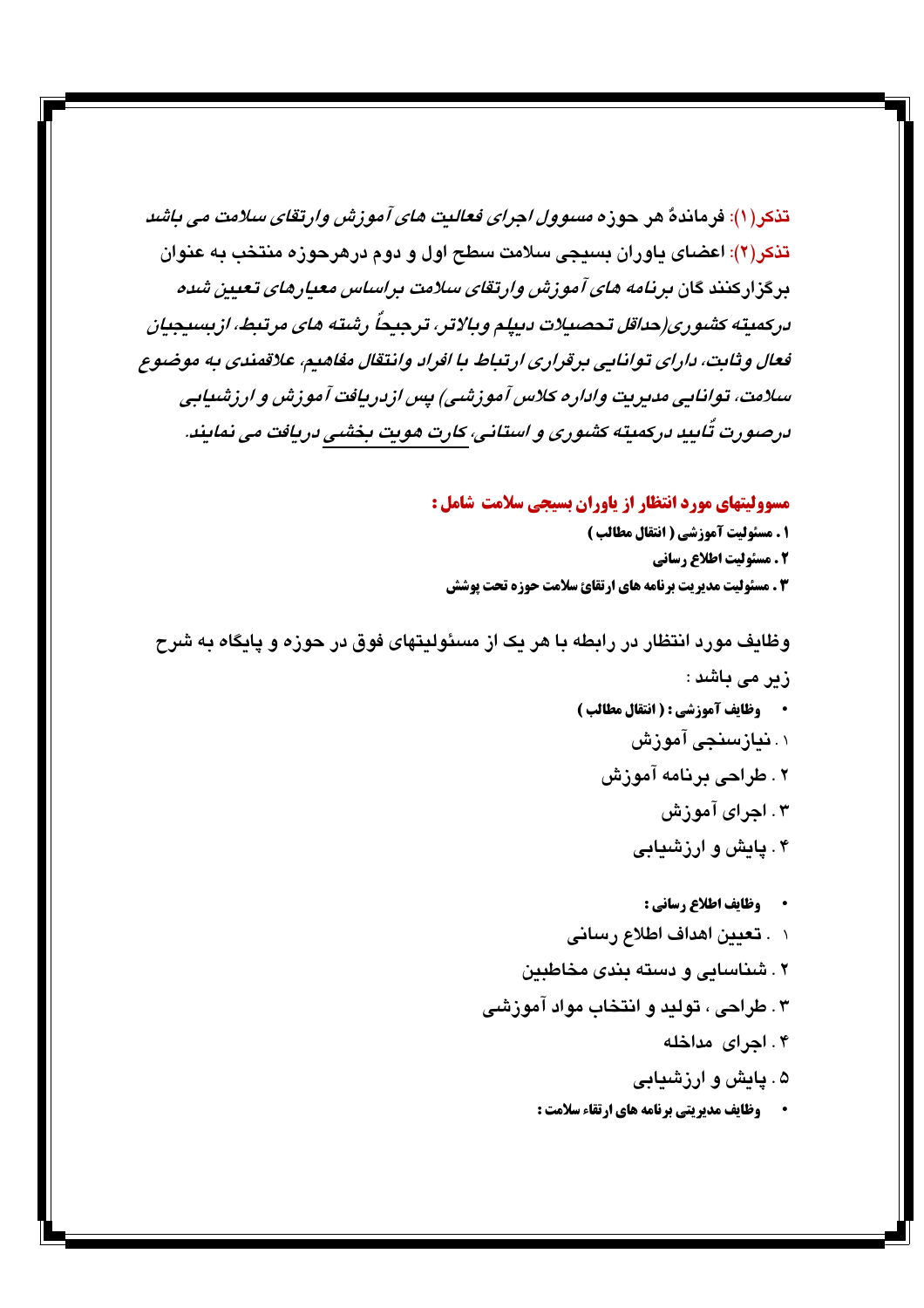۰ ـ جمع آوري اطلاعات و تكميل فرمهاي گزارش دهي (فرم شماره ۱)

۲ . شرکت منظم در جلسات آموزشی و توجیهی هسته های آموزشی شهرستان (فرم شماره ۲)

۳ . اجرای دقیق دستورالعملهای ابلاغی از سوی هسته آموزشی

۴ . همکاری در اجرای مداخلات آموزشی و ارتقاء سلامت بر اساس تفاهم نامه مشترک با بخش سلامت مانند مشاركت در طرح ريشه كنى فلج اطفال (فرمهای خام ویک نمونهٌ تکمیل شده از آنها، مربوط به گزارش فعالیتهای آموزشی ، شرکت در جلسات وارجاع برای مشاوره ضمیمه می باشد.)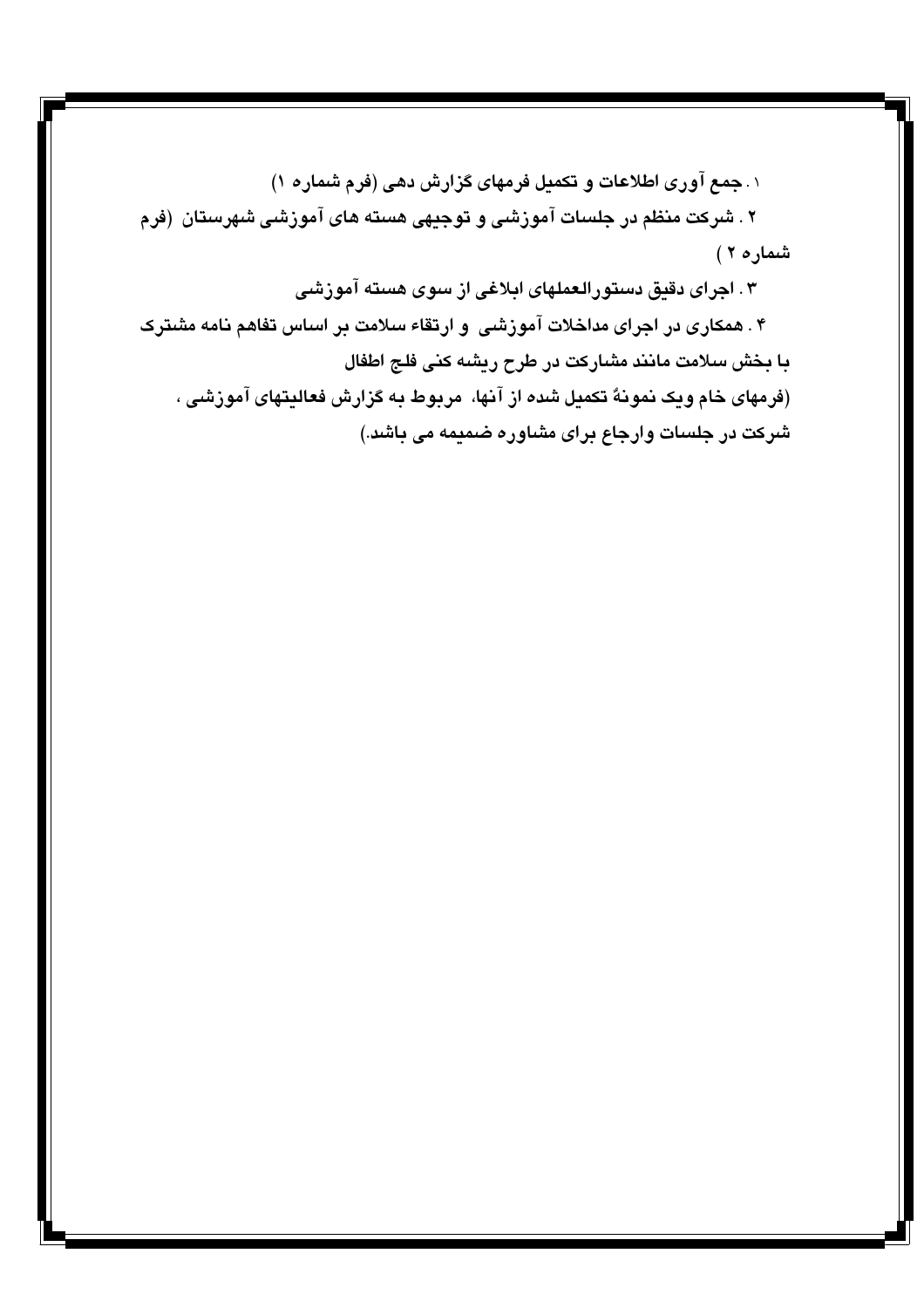| ارزشيابي  |             | زمان آموزش |                    |  | وسائل کمک آموزشی | روش آموزش |  |  |  |       | گروه هدف | موضوع آموزش                |              |
|-----------|-------------|------------|--------------------|--|------------------|-----------|--|--|--|-------|----------|----------------------------|--------------|
| انجام نشد | انجام<br>شد | تاريخ      | مدت<br>به<br>دقيقه |  |                  |           |  |  |  | تعداد | عنوان    | شماره<br>راهنمای<br>آموزشي | عنوان<br>درس |
|           |             |            |                    |  |                  |           |  |  |  |       |          |                            |              |
|           |             |            |                    |  |                  |           |  |  |  |       |          |                            |              |

### **فرم شماره ۱: فرم گزارش فعالیتهای آموزشی در حوزه و پایگاه های سپاه استان**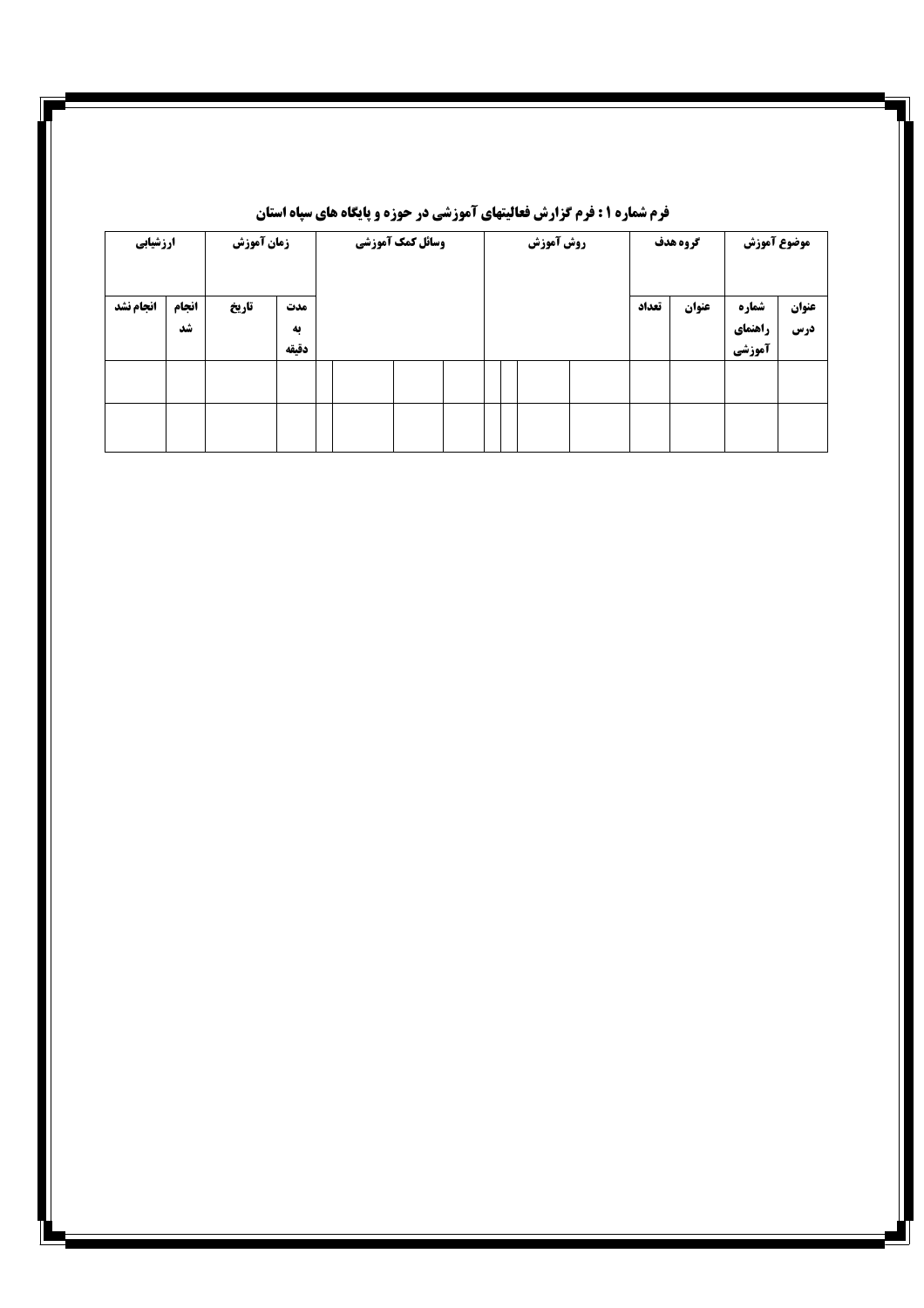| ارزشيابي  |       | زمان آموزش |       |           | وسائل کمک آموزشی |      |  | روش آموزش |         |       | گروه هدف          | موضوع آموزش |                   |
|-----------|-------|------------|-------|-----------|------------------|------|--|-----------|---------|-------|-------------------|-------------|-------------------|
| انجام نشد | انجام | تاريخ      | مدت   |           |                  |      |  |           |         | تعداد | عنوان             | شماره       | عنوان             |
|           | شد    |            | به    |           |                  |      |  |           |         |       |                   | راهنمای     | درس               |
|           |       |            | دقىقە |           |                  |      |  |           |         |       |                   | آموزشي      |                   |
|           | بلی   | 88/6/11    | 60    | كامپييوتر | ماژیک            | وايت |  | بحــث     | سخنراني | 25    | بسيجيان           | شـــماره    | هـــــــــرم      |
|           |       |            |       |           |                  | برد  |  | عمومى     |         | نفر   | فعـال يـا<br>عادى | یک          | غـــذايى<br>چیست؟ |
|           |       |            |       |           |                  |      |  |           |         |       |                   |             |                   |
|           |       |            |       |           |                  |      |  |           |         |       |                   |             |                   |

#### فرم شماره ۱ : فرم گزارش فعالیتهای آموزشی در حوزه و پایگاه های سپاه استان ها(فرم تکمیل شده)

**شرح مثال فوق:** شما یاوران بسیجی سلامت درسطح اول یا دوم دریکی از حوزه ها تصمیم می گیرید که براساس نیاز آموزشی بسیجیان سطح سوم یا عموم مردم، به عنوان مثال برای ۲۵ نفرازآنها کلاس آموزشی برگزار کنید و با استفاده ازتصویرهرم غذایی، درمورد هرم غذایی وگروههای غذایی که درآن جای می گیرند صحبت نمایید وبه سئوالات زير. پاسخ دهيد.

۱–سهم روزانه ازهرمواد غذایی به چه صورت است؟

۲– کدام گروههای غذایی باید بیشترمصرف شوند؟

۳–کدام گروههای غذایی را باید کمترمصرف نمود؟

دراین راستا پس ازاجرای برنامه آموزشی ذکرشده جدول فوق را به شرح زیر تکمیل می کنید درستون عنوان درس: براساس مدول آموزشی، موضوع هرم غذایی چیست؟ ثبت می شود درستون شماره راهنمای آموزشی: براساس مدول آموزشی، شماره یک ثبت می شود

درستون گروه هدف: درستون عنوان، بسیجیان عادی یا خانواده آنها یا عموم مردم ثبت می شود و درستون تعداد، تعداد شرکت کنندگان درکلاس ثبت می شود(۲۵ نفر)

درستون روش آموزش: براساس موضوع آموزشی روش های مختلف ثبت می شود(سخنرانی،بحث عمومی و.......)

درستون وسائل کمک آموزشی: براساس موضوع آموزرشی وسایل مختلف آموزشی ثبت می شود(تخته وایت برد ، ماژیک وایت برد ، کامپییوترو......)

درستون زمان آموزش: مدت به دقیقه(۲۰ دقیقه)وتاریخ روزبرگزاری کلاس آموزشی ثبت می شود(۸۸/۶/۱۱) درستون ارزشيابي: براساس سئوالات طراحي شده پيش آزمون ويس آزمون ارزشيابي انجام مي گيرد وبا بلي يا خير مشخص مي شود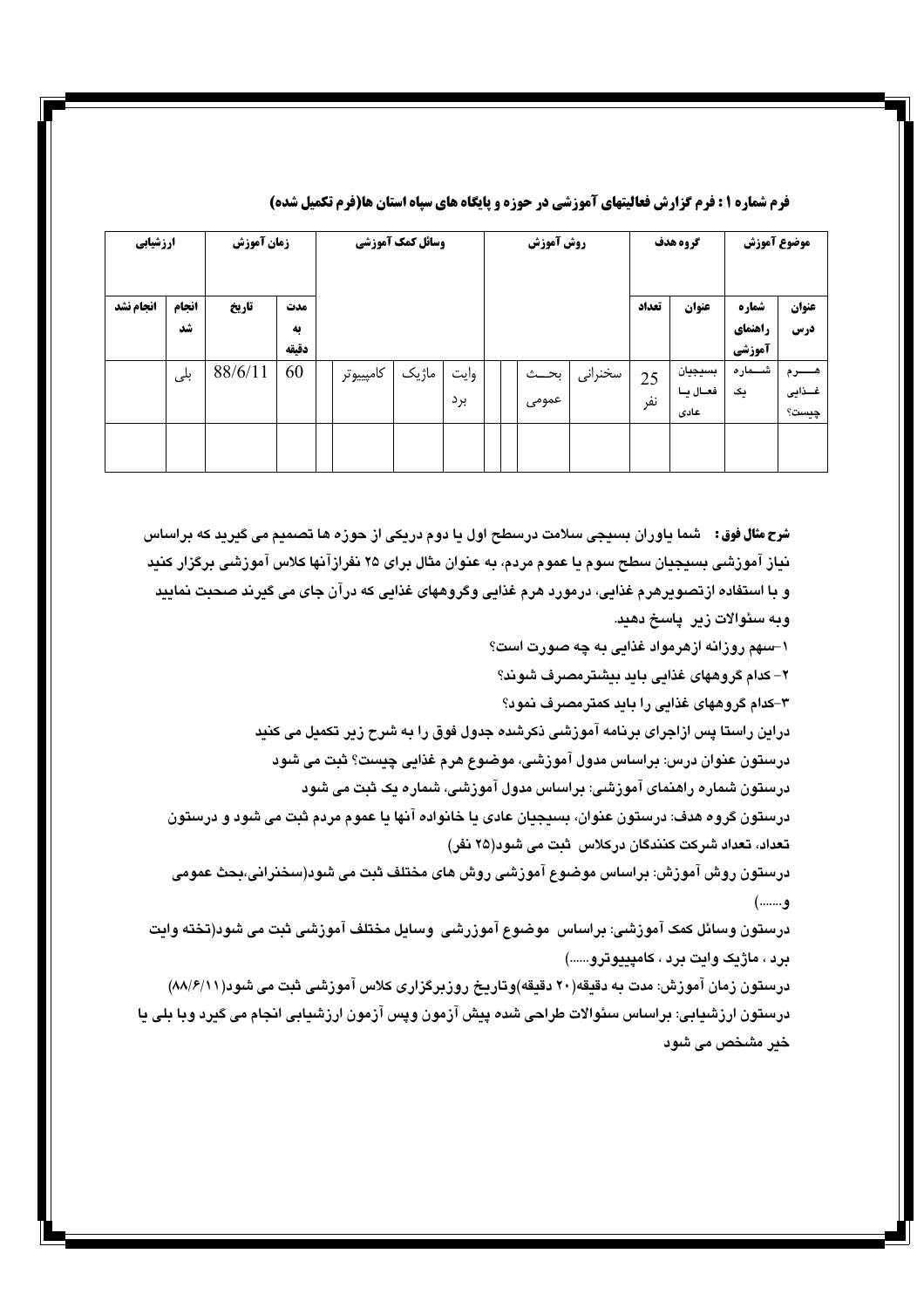| تاريخ جلسه | موضوع جلسه | مکان برگزاری جلسه | اسامي شركت كنندكان ازحوزه وپايكاه | امضاء |
|------------|------------|-------------------|-----------------------------------|-------|
|            |            |                   |                                   |       |
|            |            |                   |                                   |       |
|            |            |                   |                                   |       |
|            |            |                   |                                   |       |
|            |            |                   |                                   |       |
|            |            |                   |                                   |       |
|            |            |                   |                                   |       |
|            |            |                   |                                   |       |
|            |            |                   |                                   |       |
|            |            |                   |                                   |       |
|            |            |                   |                                   |       |

### **فرم شماره ۲ :گزارش شرکت اعضای حوزه ها وپایگاه های سپاه استان هادر جلسات هسته آموزشی شهرستان**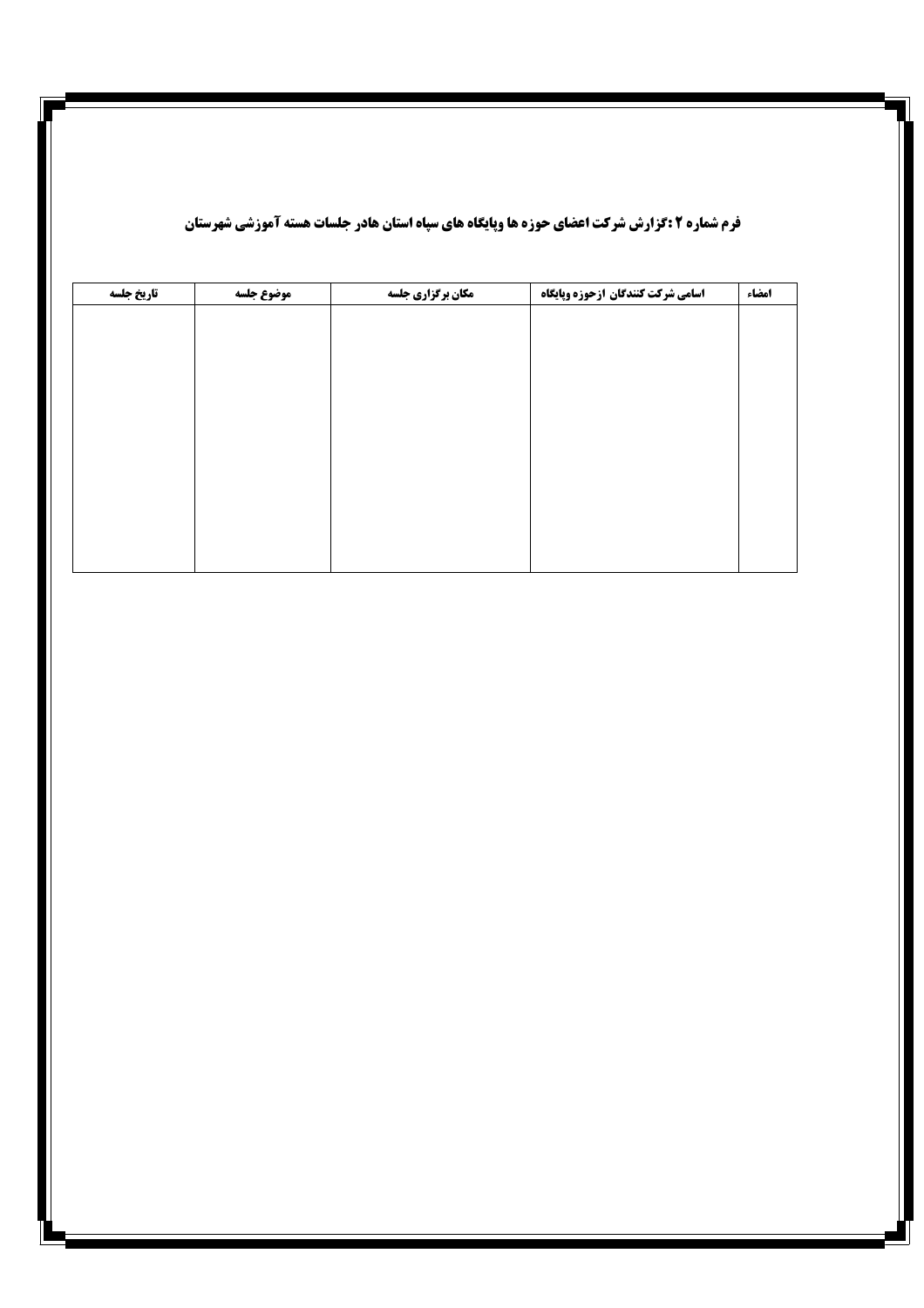### **ً فرم شماره ۲ :گزارش شرکت اعضای حوزه ها وپایگاه های سپاه استان هادر جلسات هسته آموزش شهرستان(فرم تکمیل شده )**

| تاريخ جلسه | موضوع جلسه        | مکان برگزاری جلسه                   | اسامي شركت كنندكان ازحوزه وپايگاه | امضاء |
|------------|-------------------|-------------------------------------|-----------------------------------|-------|
| 88/10/7    | هماهنگی برگزاری   | مرکز بهداشتی درمانی، حوزه یا پایگاه | اسامی یاوران بسیجی سلامت حوزه ها  |       |
|            | كلاس هاى أموزشى   | وسايرمكان ها                        | وپایگاه ها که به جلسه هسته آموزشی |       |
|            | برای سطح سوم حوزه |                                     | شهرستان دعوت شده اند              |       |
|            | ها وپايگاه ها     |                                     |                                   |       |
|            |                   |                                     |                                   |       |
|            |                   |                                     |                                   |       |
|            |                   |                                     |                                   |       |
|            |                   |                                     |                                   |       |
|            |                   |                                     |                                   |       |
|            |                   |                                     |                                   |       |
|            |                   |                                     |                                   |       |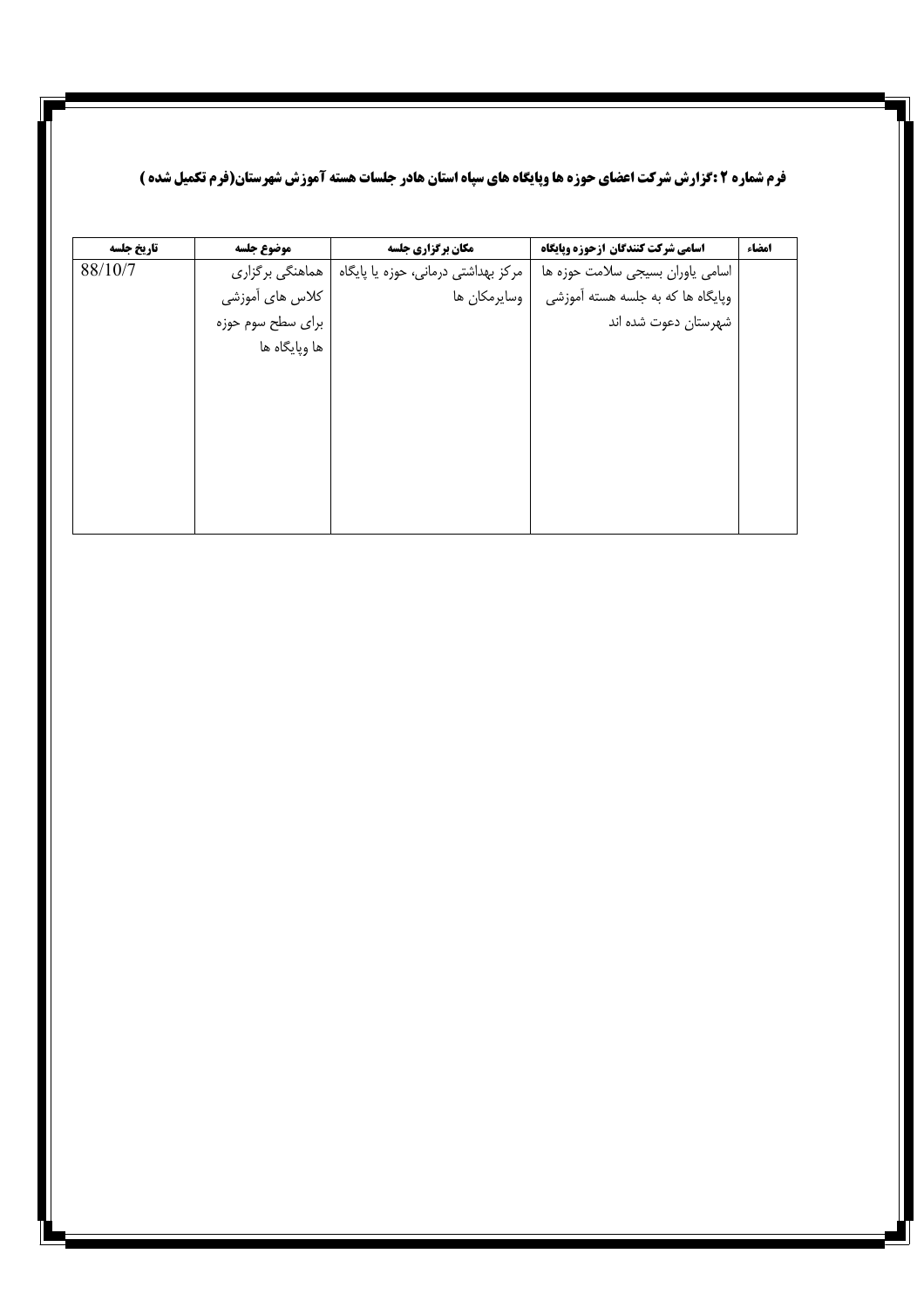**فرم شماره 3 : فرم ارجاع اعضای سطح سوم حوزه ها وپایگاه هایسپاه استان به هسته آموزشی شهرستان جهت دریافت** خدمات آموزشي

| شــــماره عضــــويت: | تــــاريخ ارجـــــاع:             | نــام و نــام خــانوادگى :             |
|----------------------|-----------------------------------|----------------------------------------|
|                      |                                   | نوع مشكل سلامتى :ديابت                 |
|                      |                                   | اقدامات أموزشي انجام شده :             |
|                      |                                   | علت نياز به مشاوره :                   |
| امضاء                | $\Box$ خانه بهداشت $\Box$ شهرستان | محل ارجاع : مرکز بهداشتی درمانی        |
|                      |                                   | لطفا نتیجه مشاوره در این محل ذکر شود : |
|                      | امضاء:                            | تاريخ:                                 |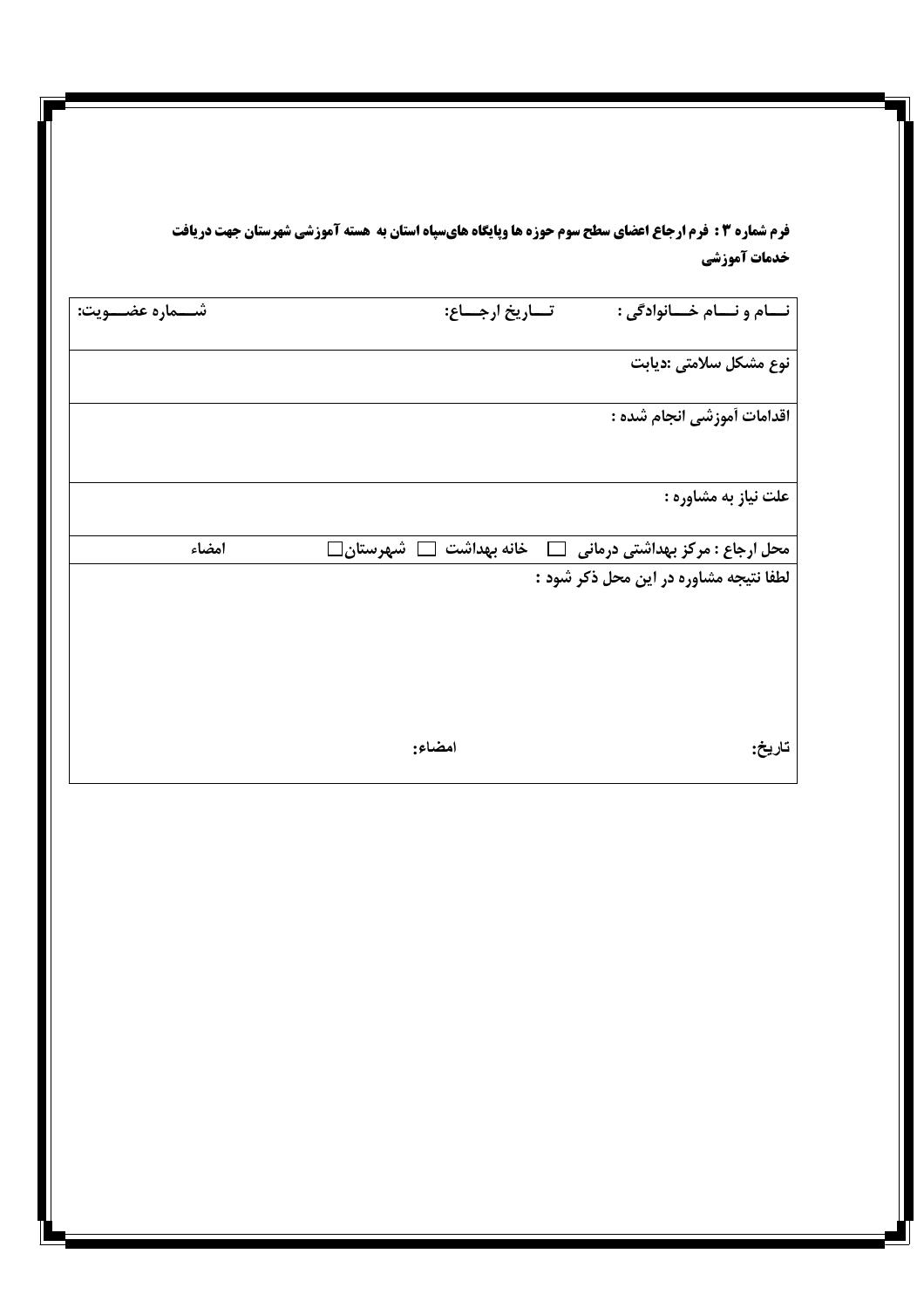| خدمات آموزشی(فرم تکمیل شده)                                         | فرم شماره 3 : فرم ارجاع اعضای سطح سوم حوزه ها وپایگاه هایسپاه استان به هسته آموزشی شهرستان جهت دریافت                     |
|---------------------------------------------------------------------|---------------------------------------------------------------------------------------------------------------------------|
|                                                                     |                                                                                                                           |
| نـــــام ونــــــام خـــــانوادگی : تـــــاریخ ارجــــــاع: ٨٨/١٠/٤ | شــــــــــــماره عضـــــــــــــويت:                                                                                     |
| نوع مشكل سلامتي :ديابت                                              |                                                                                                                           |
| گرديد. استفاده از گروه های غذايی براساس هرم غذايی توصيه شد          | <b>اقدامات آموزشی انجام شده :</b> درس اول ازماژول تغذیه واقدامات آموزشی تغییرسبک زندگی برای پایین آوردن قند خون ارایه     |
|                                                                     |                                                                                                                           |
|                                                                     | <b>علت نیاز به مشاوره :</b> فرد بیمار گفت به دلیل بیماری کلیه براساس تجویز پزشک نمی تواند ازلبنیات وسبزیجات استفاده نماید |
| مرکز بهداشتی درمانی                                                 | امضاء:<br>خانه بهداشت □ شهرستان □                                                                                         |
|                                                                     |                                                                                                                           |
|                                                                     |                                                                                                                           |
| محل ارجاع :<br>لطفا نتيجه مشاوره در اين محل ذكر شود :<br>تاريخ :    | امضاء:                                                                                                                    |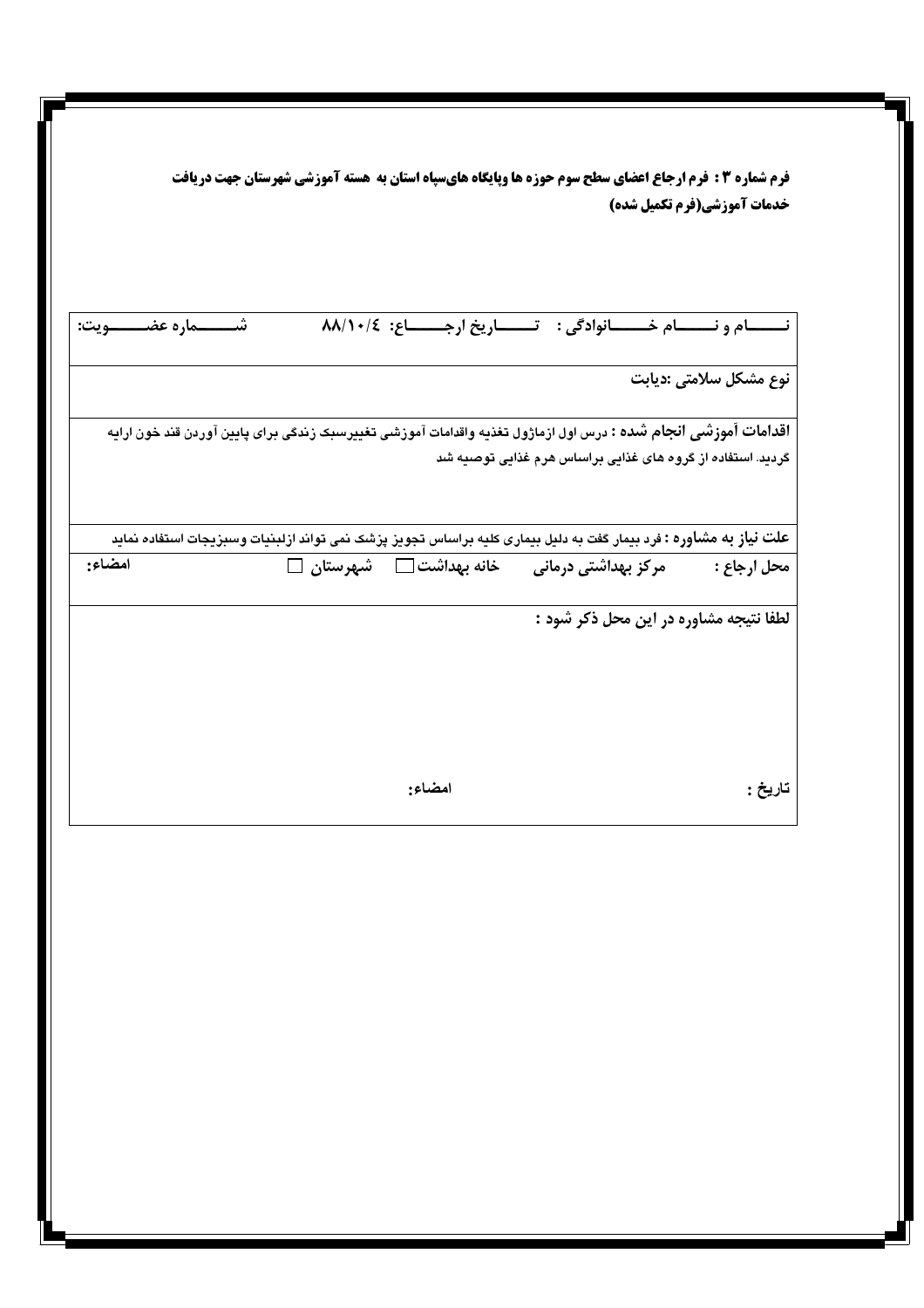## فرم شماره(٤)جدول گزارش فعا لیت های آموزشی ٦ ماهه هسته آموزشی استانی دانشگاه ها

| عنوان     |                  |     |       |                  |        |       | طراحى برنامه |                        |        |           | ارزشیابی دوره |       |              |       |
|-----------|------------------|-----|-------|------------------|--------|-------|--------------|------------------------|--------|-----------|---------------|-------|--------------|-------|
| دوره      | محل برگزاری دوره |     |       | روش برگزاری دوره |        |       |              | اجراى برنامه<br>آموزشی |        |           |               |       | آموزش گيرنده |       |
| آموزشی    | آموزشی           |     |       |                  | آموزشی |       |              |                        |        | آموزشی    |               |       |              |       |
| برگزارشده |                  |     |       |                  |        |       |              | $\otimes$              |        |           | ⊗             |       |              |       |
|           | حوزه             | پا  | سا ير | كلاس             | كارگاه | سا ير | انجام        | انجام                  | انجام  | انجام نشد | انجام         | انجام | عنوان        | تعداد |
|           |                  | يگا |       |                  |        |       | شى           | نشد                    | شد     |           | شد            | نشد   | گروه         |       |
|           |                  | ٥   |       |                  |        |       |              |                        |        |           |               |       | هدف          |       |
|           | $\pm$            |     |       |                  | $\ast$ |       | $\ast$       |                        | $\ast$ |           | $\ast$        |       |              |       |
|           |                  |     |       |                  |        |       |              |                        |        |           |               |       |              |       |
|           |                  |     |       |                  |        |       |              |                        |        |           |               |       |              |       |
|           |                  |     |       |                  |        |       |              |                        |        |           |               |       |              |       |
|           |                  |     |       |                  |        |       |              |                        |        |           |               |       |              |       |
|           |                  |     |       |                  |        |       |              |                        |        |           |               |       |              |       |
|           |                  |     |       |                  |        |       |              |                        |        |           |               |       |              |       |
|           |                  |     |       |                  |        |       |              |                        |        |           |               |       |              |       |
|           |                  |     |       |                  |        |       |              |                        |        |           |               |       |              |       |
|           |                  |     |       |                  |        |       |              |                        |        |           |               |       |              |       |

& درصورت بلی همراه با مستندات مربوطه ارائه گردد.

.<br>**نگنه** : فرم فو.ق توسط هسته آموزشی استانی باهمکاری کمیته استانی دانشگاه ها تکمیل وهمراه با مستندات به کمیته کشوری ارسال می گردد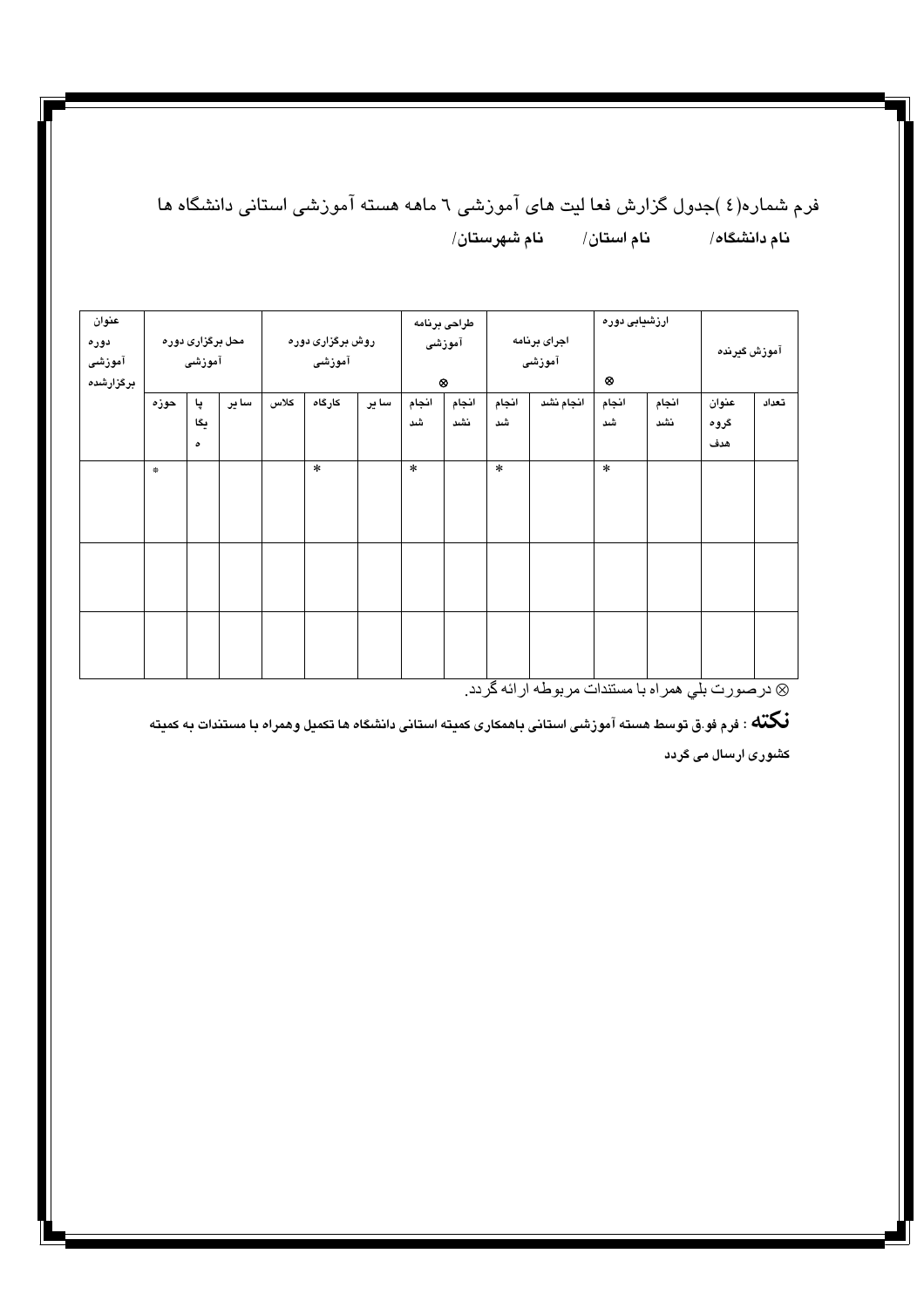جدول گزارش فعا لیت های آموزشی ٦ ماهه هسته آموزشی استانی دانشگاه ها(درم تکمیل شده) فرم شماره(٤)

> نام دانشگاه/

| عنوان     |               |                  |        |      |                  | طراحى برنامه |        |           | ارزشیابی دوره |              |           |       |              |       |
|-----------|---------------|------------------|--------|------|------------------|--------------|--------|-----------|---------------|--------------|-----------|-------|--------------|-------|
| دوره      |               | محل برگزاری دوره |        |      | روش برگزاری دوره |              |        | آموزشی    |               | اجراى برنامه |           |       | آموزش گیرنده |       |
| آموزشی    | آموزشی        |                  | آموزشی |      |                  | آموزشی       |        |           |               |              |           |       |              |       |
| برگزارشده |               |                  |        |      |                  |              |        | $\otimes$ |               |              | $\otimes$ |       |              |       |
|           | حوزه          | پا               | سا ير  | كلاس | كارگاه           | سا ير        | انجام  | انجام     | انجام         | انجام نشد    | انجام     | انجام | عنوان        | تعداد |
|           |               | يگا              |        |      |                  |              | شد     | نشد       | شى            |              | شى        | نشد   | گروه         |       |
|           |               | ۰                |        |      |                  |              |        |           |               |              |           |       | هدف          |       |
| دوره      | $\frac{1}{2}$ |                  |        |      | $\ast$           |              | $\ast$ |           | $\ast$        |              | $\ast$    |       | مربيان       |       |
| أموزشى    |               |                  |        |      |                  |              |        |           |               |              |           |       | شهرستا       |       |
| تربيت     |               |                  |        |      |                  |              |        |           |               |              |           |       | نی یا        |       |
| مربى يا   |               |                  |        |      |                  |              |        |           |               |              |           |       | ياوران       |       |
| دوره      |               |                  |        |      |                  |              |        |           |               |              |           |       | بسيجى        |       |
| آموزشى    |               |                  |        |      |                  |              |        |           |               |              |           |       | سلامت        |       |
| كتاب      |               |                  |        |      |                  |              |        |           |               |              |           |       | سطح          |       |
| بسيجى     |               |                  |        |      |                  |              |        |           |               |              |           |       | اول          |       |
| الگوی     |               |                  |        |      |                  |              |        |           |               |              |           |       | حوزه         |       |
| زندگی     |               |                  |        |      |                  |              |        |           |               |              |           |       | های          |       |
| سالم      |               |                  |        |      |                  |              |        |           |               |              |           |       | منتخب        |       |
|           |               |                  |        |      |                  |              |        |           |               |              |           |       |              |       |
|           |               |                  |        |      |                  |              |        |           |               |              |           |       |              |       |
|           |               |                  |        |      |                  |              |        |           |               |              |           |       |              |       |
|           |               |                  |        |      |                  |              |        |           |               |              |           |       |              |       |
|           |               |                  |        |      |                  |              |        |           |               |              |           |       |              |       |
|           |               |                  |        |      |                  |              |        |           |               |              |           |       |              |       |

⊗ در صورت بلي همراه با مستندات مربوطه ارائه گردد.

**نـُـكنّـه:** ستون سایردرعنوان محل برگزاری دوره آموزشی ممکن است مرکز بهداشت شهرستان، مرکز بهداشتی درمانی شهری ،روس**تایی، خانه بهداشت، مساجدو می** باشد

.<br>**نگنه** : فرم فو ق توسط هسته آموزشی استانی دانشگاه ها باهمکاری کمیته استانی تکمیل وهمراه با مستندات به کمیته کشوری ارسال می گردد

نحوه تخصيص اعتبارات براى طرح مداخلات آموزش وارتقاى سلامت درنيروى مقاومت بسيج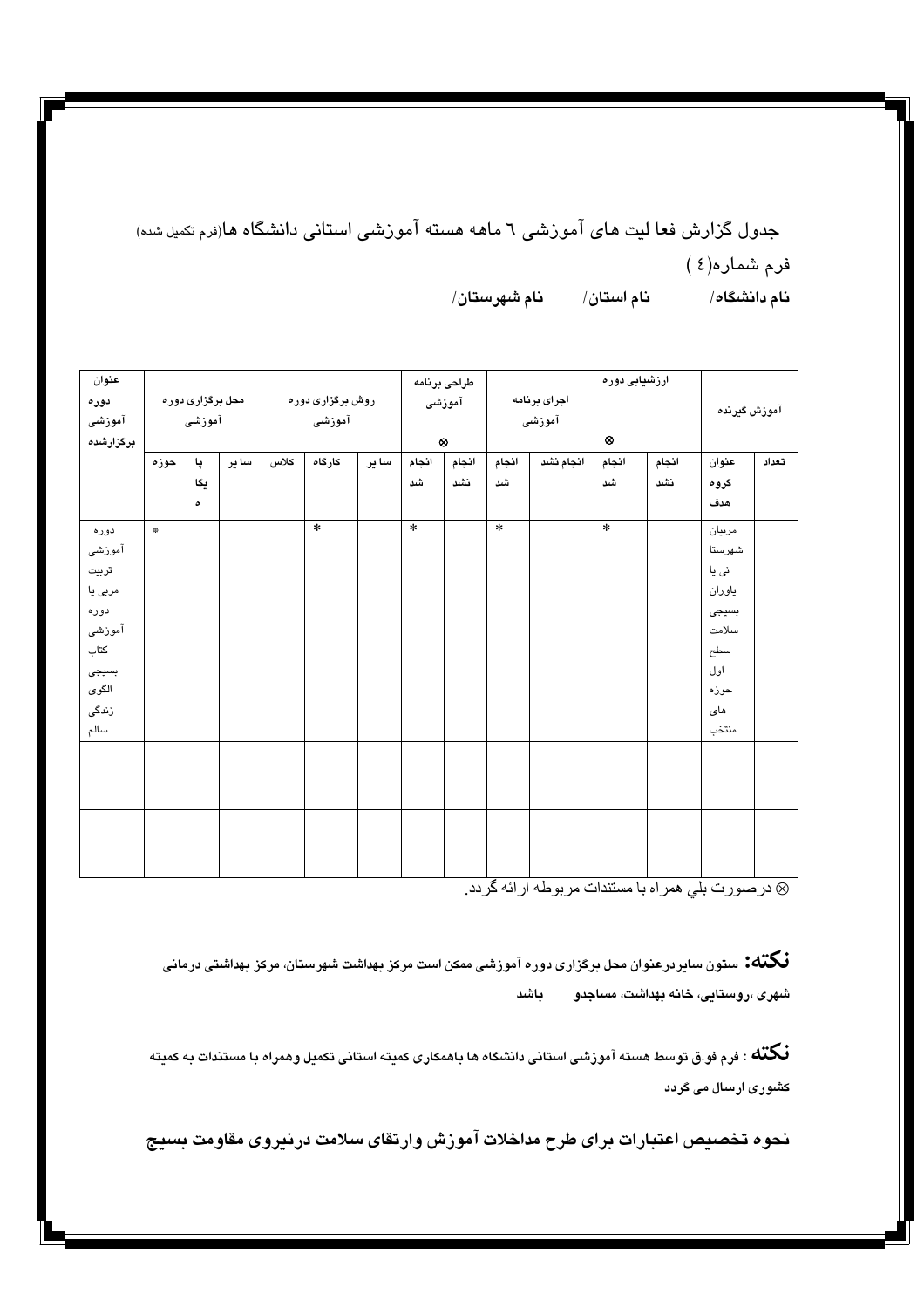۱- طراحی و تهیه بسته های آموزشی مبتنی بر نیازهای سلامت استان (بر اساس بار بیماریها)  $7.1 \cdot$ 

۲- تولید و تکثیر رسانه های آموزشی ۳۰٪

۰۳ هزینه تبلیغات و اطلاع رسانی ۰۱٪

- برگزاری کارگاهها و جلسات آموزشی توانمندسازی و تربیت مربی50٪

در کمیته استان و شهرستان و هسته آموزشی